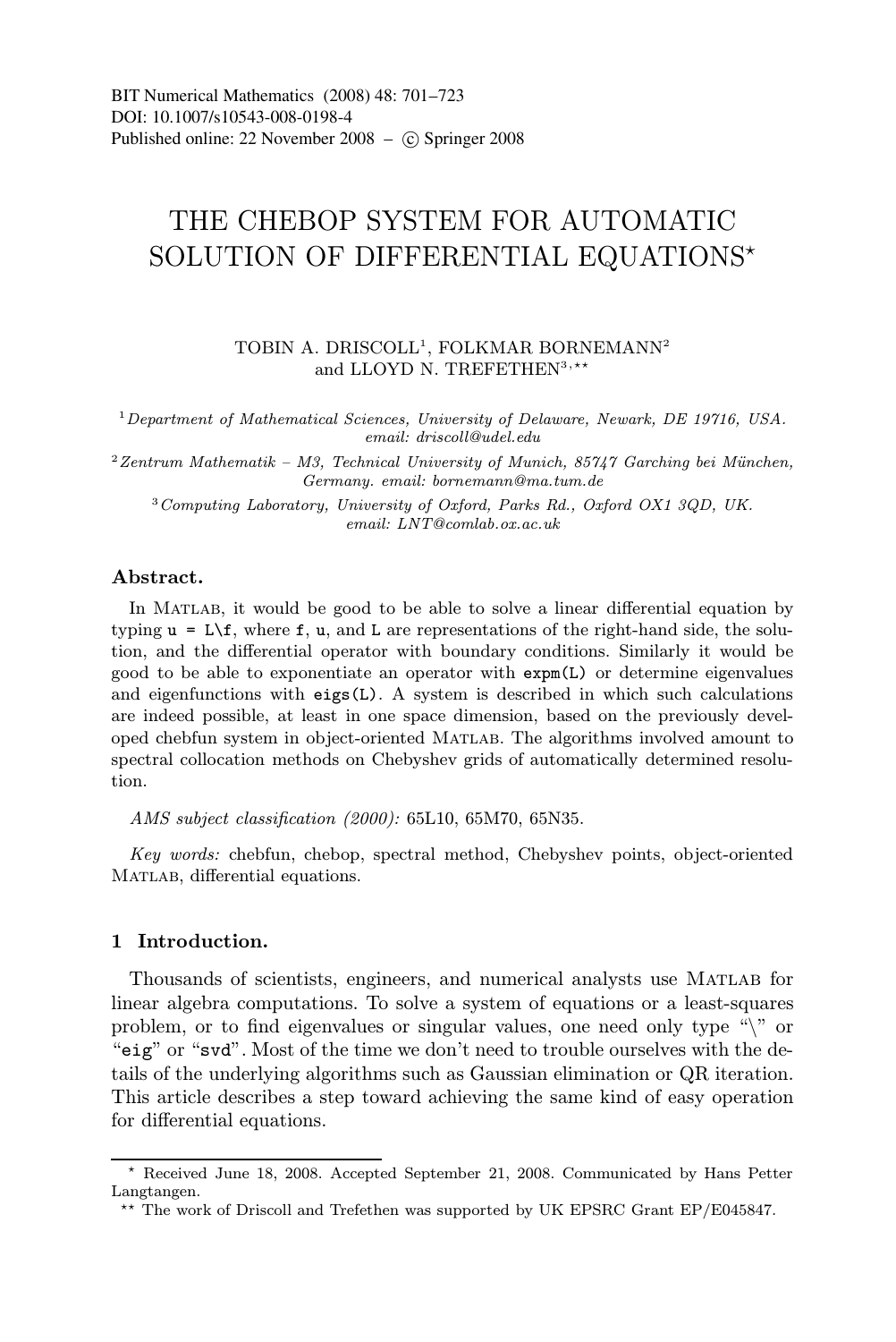The system we shall introduce is built on the chebfun system, whose properties we now briefly summarize  $[3, 4, 16, 20]$ . In MATLAB, one may start with a vector  $\mathbf{v}$ and apply operations such as  $sum(v)$  (sum of the components),  $diff(v)$  (finite differences), or  $norm(v)$  (square root of sum of squares). In the chebfun system vectors are replaced by functions defined on an interval  $[a, b]$ , and commands like these are overloaded by their continuous analogues such as integral, derivative, or  $L^2$ -norm. The functions are represented, invisibly to the user, by interpolants in suitably rescaled Chebyshev points  $\cos(j\pi/n)$ ,  $0 \leq j \leq n$ , or equivalently by expansions in rescaled Chebyshev polynomials, either globally or piecewise. For example, the following commands construct a chebfun f corresponding to  $f(x) = \sin(x) + \sin(x^2)$  on the interval [0, 10] and plot the image shown on the left in Figure 1.1.

```
\Rightarrow f = chebfun('sin(x)+sin(x.^2)',[0,10]);
>> plot(f)
```


Figure 1.1: On the left, a chebfun, realized in this case by a polynomial interpolant through 119 scaled Chebyshev points. On the right, the absolute values of the corresponding Chebyshev coefficients, showing the automatically determined truncation at the level of machine precision.

Here are the integral from 0 to 10, the norm, and the global maximum:

```
\gg sum(f)ans = 2.422742429006074
>> norm(f)
ans = 3.254782212326119\gg max(f)ans = 1.985446580874098.
```
To construct the chebfun, the function is sampled at 9, 17, 33,... appropriately scaled Chebyshev points, and in each case the polynomial interpolant through these data is found and converted by FFT to coefficients of a Chebyshev expansion. The process is terminated when the Chebyshev coefficients fall to a relative magnitude of about  $10^{-16}$ . We can verify this truncation with the following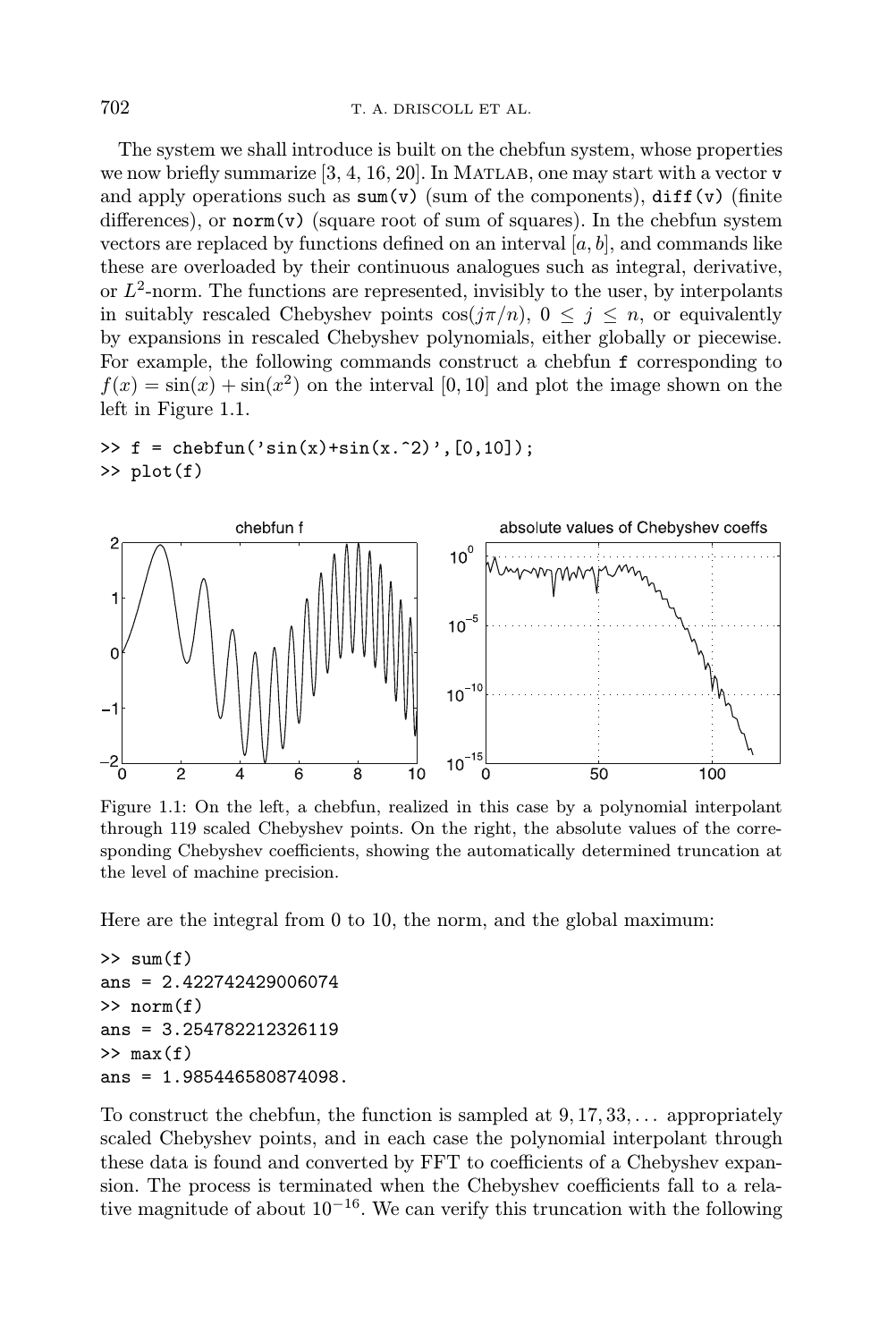commands, which produce the plot on the right of Figure 1.1.

```
\Rightarrow a = chebpoly(f);
\gg n = length(f)
   n = 119>> semilogy(0:n-1,abs(a(n:-1:1))).
```
Evidently it only takes a polynomial interpolant through 119 Chebyshev points, that is, a polynomial of degree 118, to represent this function  $f$  to machine precision. The integral, norm, and maximum are calculated by algorithms described in [4].

Thus the central principle of the chebfun system is to evaluate functions in sufficiently many Chebyshev points for a polynomial interpolant to be accurate to machine precision. But what if the function of interest is only defined implicitly as the solution of a differential equation? Can one develop a similar way of solving problems with Matlab ease? In this paper we propose a method of doing this based on collocation in the Chebyshev points and lazy evaluation of the associated spectral discretization matrices, all implemented in objectoriented Matlab on top of the chebfun system.

Chebops solve linear ordinary differential equations. One may then use them as tools for more complicated computations that may be nonlinear and may involve partial differential equations. This is analogous to the situation in MATLAB itself, and indeed in computational science generally, where the basic tools are linear and vector-oriented but they are exploited all the time to solve nonlinear and multidimensional problems.

## 2 Chebop syntax: eye, diff, cumsum, diag, expm.

This section introduces the grammar of chebops and illustrates what they can do. The following two sections explain how they do it.

We begin by specifying a domain such as  $[0, 1]$ , optionally generating at the same time a chebfun x corresponding to the linear variable on that domain:

 $[d, x] = domain(0, 1);$ 

In a chebfun computation, one could now construct a function on this domain and perform operations like differentiation:

| $f = cos(x)$ ;     | % make another chebfun |
|--------------------|------------------------|
| $fp = diff(f);$    | % 1st derivative       |
| $fpp = diff(f,2);$ | % 2nd derivative       |

In the chebop system, we can construct differential and integral operators that encapsulate such calculations. For example, here we construct a chebop corresponding to the operator  $L: u \mapsto 0.0025u'' + u$  on [0, 1]:

 $D2 = diff(d, 2);$  $I = eye(d);$  $L = 0.0025*D2 + I;$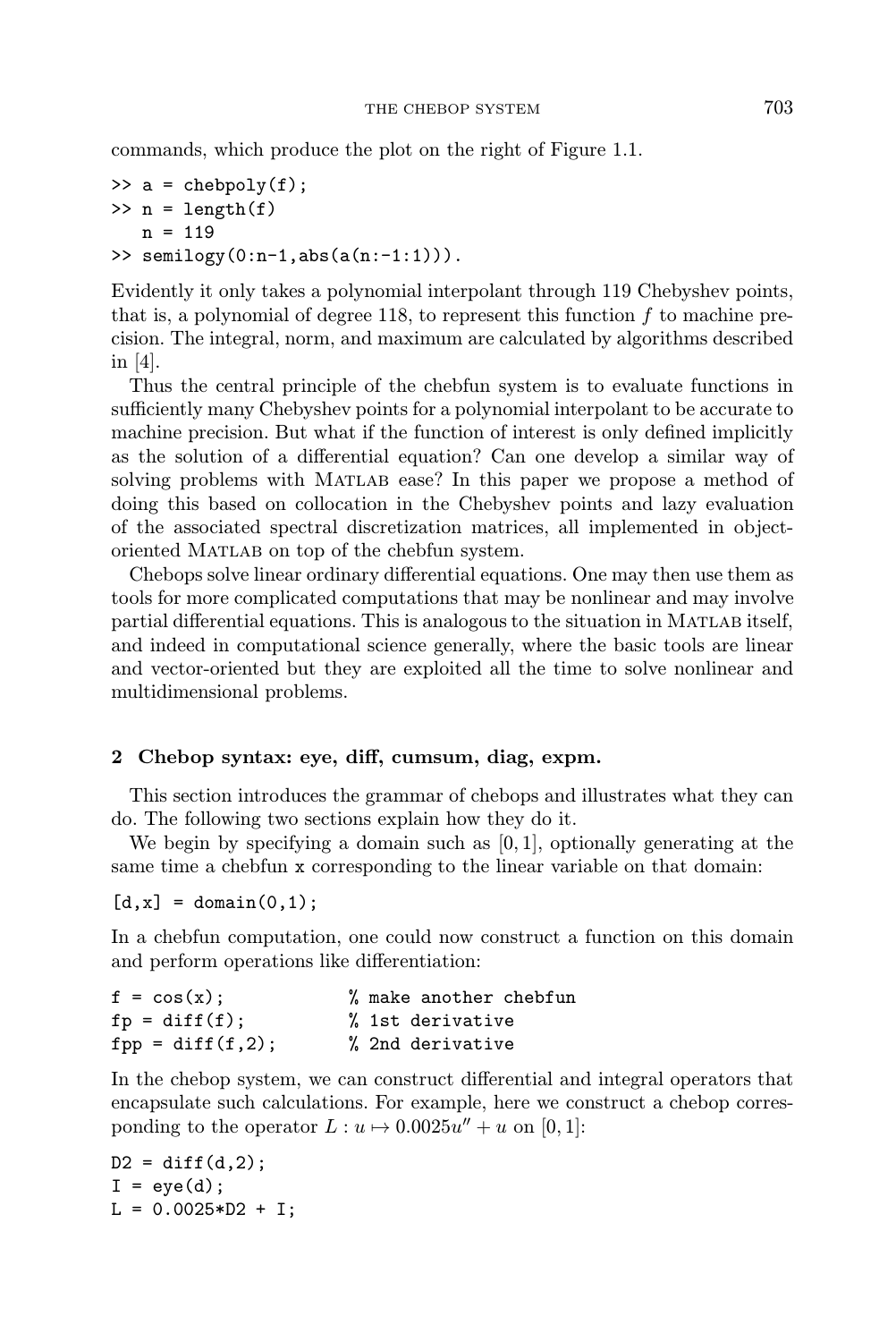Syntactically speaking, what is going on in this sequence of operations is as follows. The chebop system is implemented by means of four MATLAB classes: domain, chebop, oparray, and varmat. A domain object is an interval  $[a, b]$  on which chebfuns and chebops may be defined. A chebop object is an operator that can be applied to chebfuns. Oparray and varmat objects, which are not normally relevant at user level, will be discussed in the next section. In the first line above, the command diff has been overloaded so that when its first input argument is a domain, the output is a chebop defined for that domain, in this case a chebop corresponding to the second derivative operator. In the second line, the command eye has been overloaded so that when its argument is a domain, the output is a chebop corresponding to the identity operator for that domain. (It is not actually necessary here to define I; the command  $L = 0.0025*D2 + 1$ would have the same effect.) In the third line, the  $*$  and  $*$  operators have been overloaded to apply to chebops, producing further chebops as output.

Via a further overload of the \* operator, one can now apply L to a chebfun defined on d. Here are two examples.

```
>> norm(L*f)
ans = 0.850701052485606
\gg norm(L*sin(20*x))ans = 4.979316639832139e-14
```
The second result reveals that  $sin(20x)$  is annihilated by L. (The fact that the computed norm is a good deal larger than machine precision reflects standard ill-conditioning in spectral discretizations, not inaccuracies of the chebop system per se. For comments on how this effect can be avoided, see Section 7.)

To solve differential equations, we must impose boundary conditions and then invert the operator. For example, this command augments L with the boundary conditions  $u(0) = u(1) = 0$ :

L.bc = 'dirichlet';

We can now solve a boundary value problem using the backslash operator; the solution is plotted in Figure 2.1.

 $u = L \f; plot(u)$ 

Here is confirmation that the solution has been achieved to high accuracy.

```
>> length(u)
ans = 35
>> norm(L*u-f)
ans = 4.407101448104595e-14
```
Since the output is a chebfun, we can apply further operations to it:

```
>> mean(u) % mean value of solution
ans = 0.793521203939255
> u(0.5) % value at x=0.5
ans = 1.799943564035490
```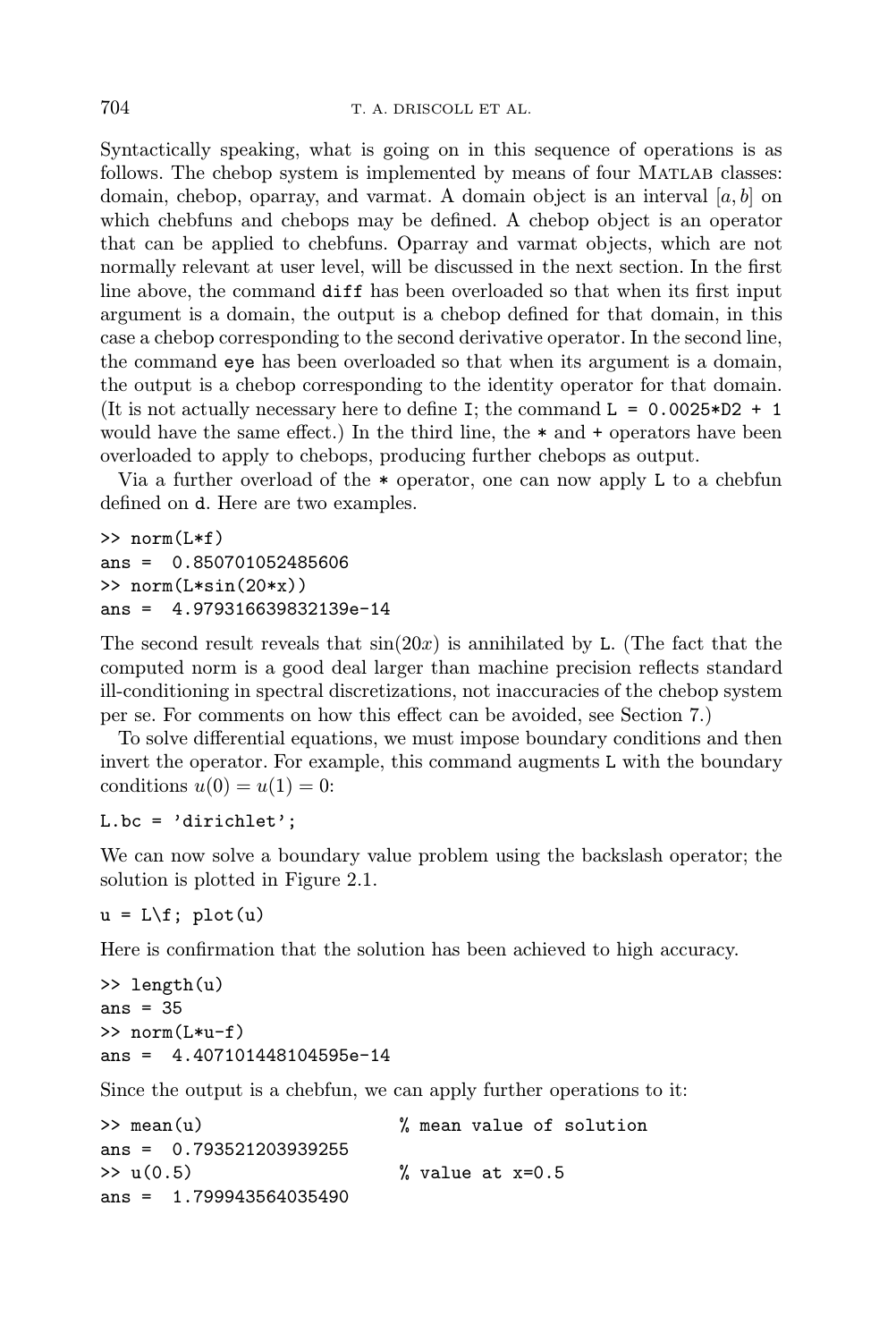

Figure 2.1: Solutions to two boundary value problems  $0.0025u'' + u = f$  via  $u = L\f$ .

```
>> roots(u) % zeros of u
ans =
                 \Omega0.014418616029463
 0.304557992965981
 0.339742830044090
 0.604543335555234
 0.669638743984168
 0.904061151243311
 1.000000000000000
```
Different boundary conditions can also be imposed:

```
L.lbc = pi; L.rbc = sqrt(2); % inhomogeneous Dirichlet
L.lbc = \{D,pi\}; L.rbc = \{D,sqrt(2)\}; % inhomogeneous Neumann
L.bc = 'neumann'; \frac{1}{2} homogeneous Neumann
L.bc = 'periodic'; \% periodic
```
The right side of Figure 2.1 shows the result obtained in the case of Neumann boundary conditions at both ends. Here are the largest six eigenvalues of that operator, calculated by a command eigs overloaded to apply to chebops:

```
>> eigs(L)
ans =
 0.999999999999990
 0.975325988997260
 0.901303955989076
  0.777933900975464
  0.605215823956393
  0.383149724931890
```
These numbers match the exact eigenvalues  $1 - \pi^2 k^2/400$   $(k = 0, 1, \ldots, 5)$  in all but the final two digits.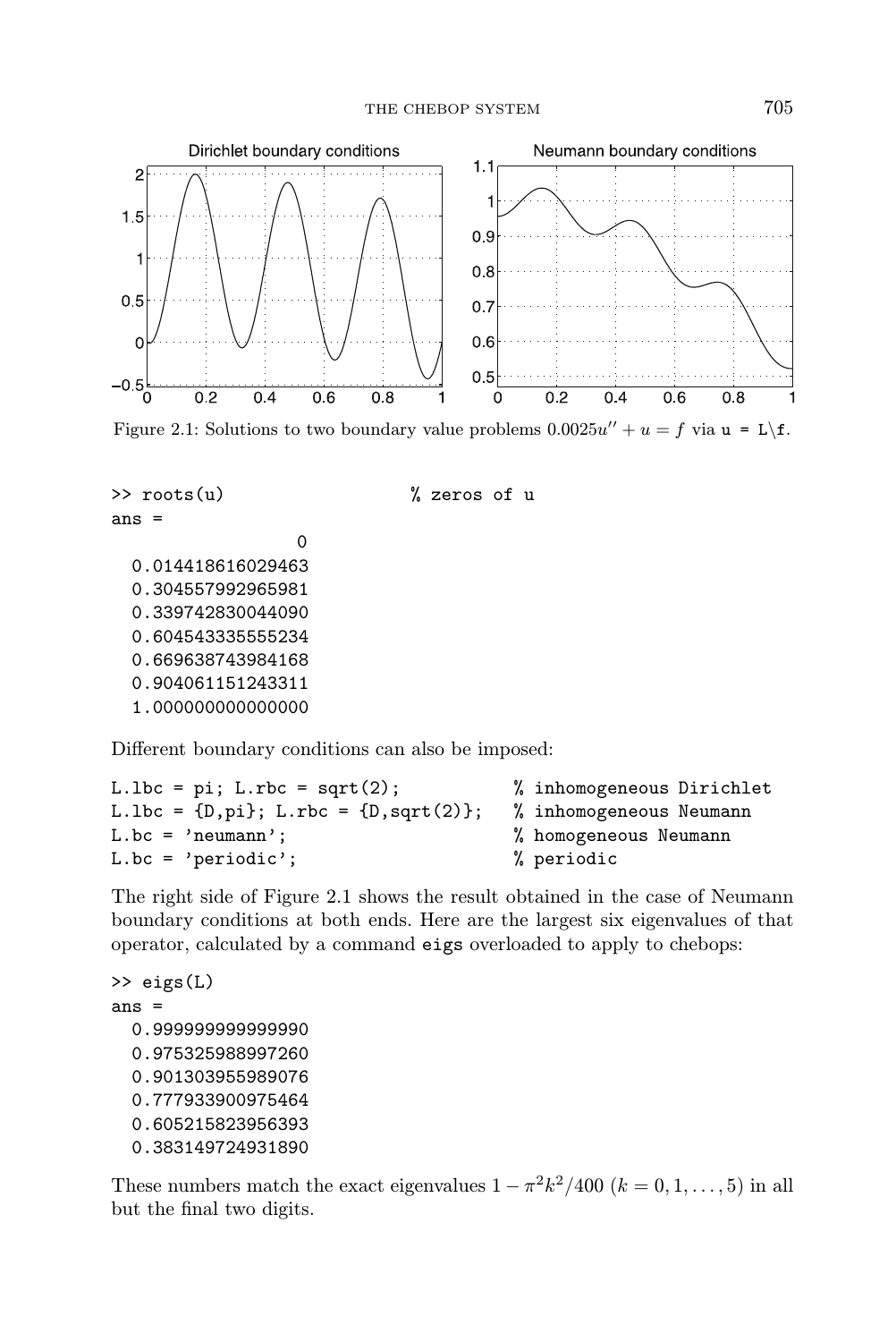Another way to construct a chebop is by applying the overloaded "diag" command to a chebfun g. The resulting chebop corresponds to the multiplication operator  $L: u(x) \mapsto g(x)u(x)$ . In the following example we determine the first six eigenvalues of the harmonic oscillator operator  $L: u \mapsto -u'' + x^2u$  on the real axis, here truncated to  $[-10, 10]$ :

```
\Rightarrow [d,x] = domain(-10,10);
>> L = -diff(d,2) + diag(x.^2);
>> eigs(L)
ans =
  1.000000000000143
  3.000000000000008
  5.000000000000036
  7.000000000000032
  8.999999999999998
 10.999999999999966
```
The computation takes about 0.1 secs. on a 2008 workstation, and the results closely match the exact eigenvalues 1, 3, 5, 7, 9, 11.

The chebop system also permits exponentiation. In MATLAB,  $expm(A)$  computes the exponential of a matrix A, and this command has been overloaded to compute the exponential of a chebop. One can use expm(t\*L) to compute the solution at time t of a PDE  $u_t = Lu$  with appropriate initial and boundary conditions (see Example 5.5 of Section 5).

In summary, chebops can be constructed from the following operations:

| % identity operator               |  |
|-----------------------------------|--|
| % zero operator                   |  |
| % differentiation operator        |  |
| % indefinite integration operator |  |
| % multiplication operator         |  |
| % exponential of operator         |  |
| % op is $+, -, *$                 |  |
| % op is $+, -, *, /$              |  |
| % op is $+, -, *$                 |  |
| % nonnegative integer power       |  |
|                                   |  |

When it comes to applying a chebop, there are two possibilities, both of which produce chebfuns:

```
FORWARD MODE: chebfun = chebop*chebfun e.g. f = L * uINVERSE MODE: chebfun = chebop \chebfun e.g. f = L\u
```
The chebfuns produced in all cases satisfy the chebfun constructor criteria, as in Figure 1.1, so one may expect accuracy not too far from machine precision. In addition, eigenvalues and optionally eigenfunctions of a chebop, or of a pair of chebops defining a generalized eigenvalue problem  $Au = \lambda Bu$ , can be computed with eigs.

Here is another example. We can solve the Airy equation  $u'' - xu = 1$  on  $[-30, 30]$ , with boundary conditions  $u(-30) = 0$  and  $u(30) = 4$ , by the following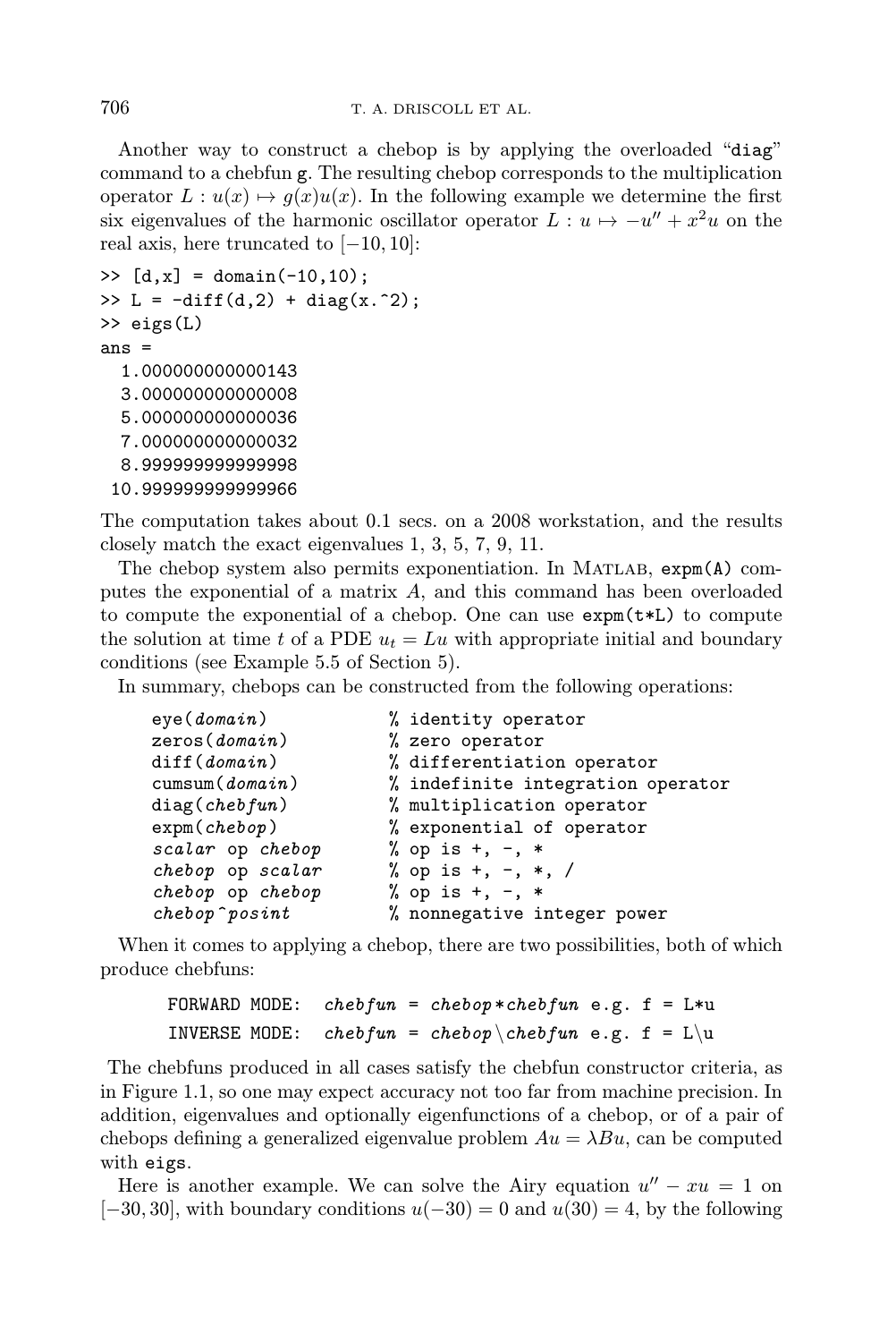sequence:

 $[d, x] = domain(-30, 30);$  $L = diff(d, 2) - diag(x);$  $f = \text{chebfun}(1, d)$ ;  $L.1bc = 0; L.rbc = 4;$  $u = L \$ ;

The result is shown on the left in Figure 2.2, and the right side of the same figure shows what happens if the equation is altered to  $u'' + 0.1x^2u = 1$ . The lengths of the two chebfuns are 172 and 229, and their integrals are 9.52882658199204 and −36.0659308455985.



Figure 2.2: Left: solution to the Airy equation  $u'' - xu = 1$  on  $[-30, 30]$  with boundary conditions  $u(-30) = 0$ ,  $u(30) = 4$ . Right: same but with  $-x$  replaced by  $+0.1x^2$ .

### 3 Chebop implementation: lazy evaluation of spectral discretizations.

The implementation of chebops combines the numerical analysis idea of spectral collocation with the computer science idea of lazy or delayed evaluation.

Let L be a chebop. There are various fields that define L (currently ten; see Section 4), of which two are the crucial ones conceptually: L.oparray and L.varmat. L.oparray is an oparray, a function handle or array of function handles that normally determines what happens when L is applied in forward mode. (An exception is the command expm; see Section 4.) For example, consider the following sequence of three commands. On the right is shown the anonymous function created as the oparray field in each case, which can subsequently be applied to a chebfun u.

```
I = eye(d) \longrightarrow I.openray = \mathcal{Q}(u) uD = diff(d) \longrightarrow D.openray = \mathcal{O}(u) diff(u)L = I + D \longrightarrow L.oparray = \mathcal{Q}(u) I(u)+D(u)
```
Whenever chebops are combined to make new chebops, L.oparray is updated by operations such as these. The chebop system does not need to keep track of the details; the bookkeeping resides in the anonymous functions. The reason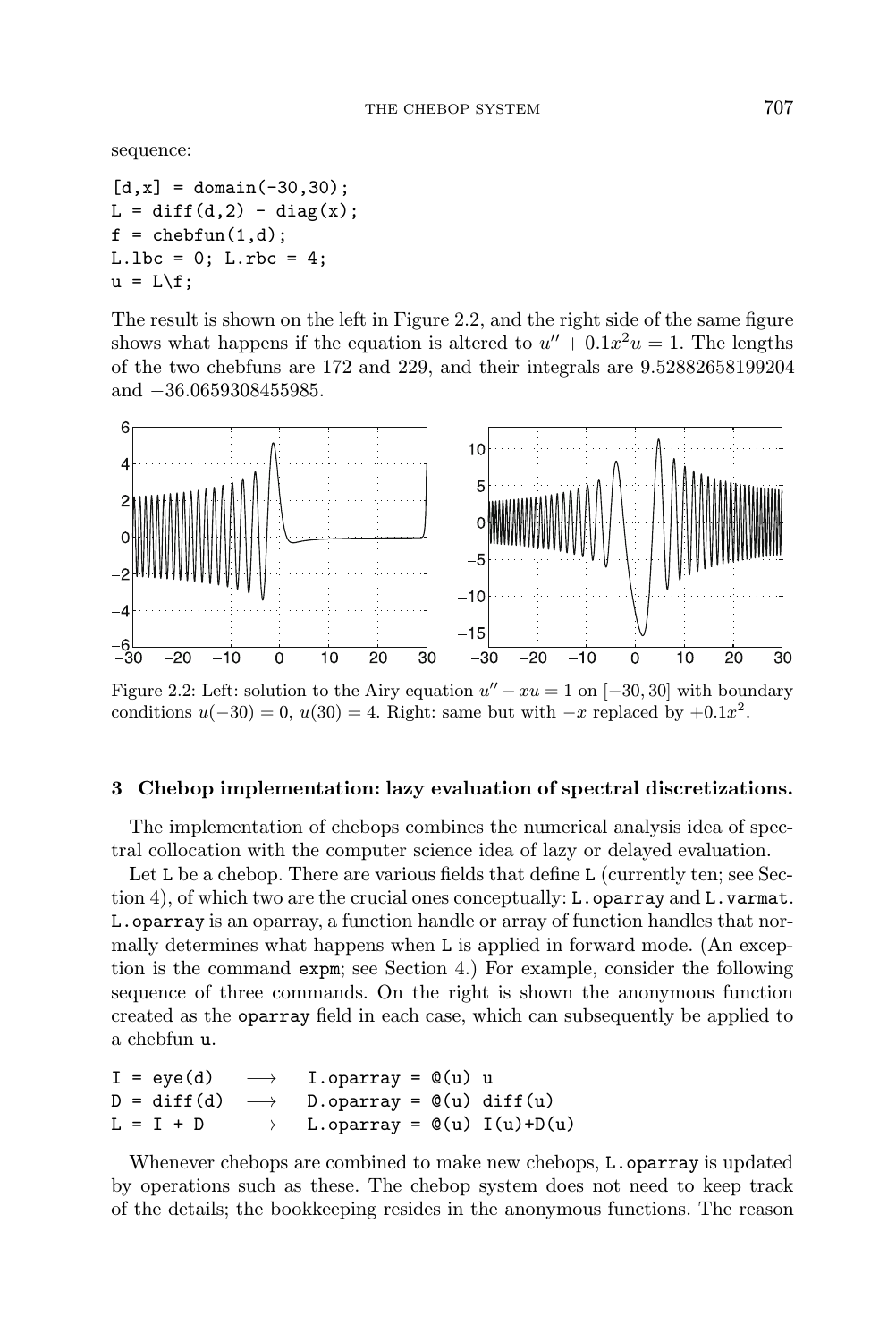"array" is part of the name is that for systems of equations, there is more going on: an oparray is not just a single operator but a square array of operators, and rules of array composition and addition have been implemented so that oparrays can be combined algebraically.

L.varmat is a varmat, another new class that normally determines what happens when L is applied in inverse mode. A varmat is a matrix of undetermined dimension, or rather a prescription for how to construct a matrix of arbitrary dimension. For example:

```
\Rightarrow I = varmat(@eye);
>> I(3)ans =
  100
  0 1 0
  001
>> J = I + 2*I;>> J(5)ans =
  3 0 0 0 0
  0 3 0 0 0
  00300
  0 0 0 3 0
  0 0 0 0 3
```
One can combine varmats with the usual operations of algebra, and again the bookkeeping is done by Matlab anonymous functions.

Here is what the chebop system does when it executes a command of the form  $u = L \ftrsim f$ , where L is a chebop and f is a chebfun. The chebfun constructor is called to construct a chebfun u following the usual procedure involving sampling at  $n = 9, 17, 33, \ldots$  points, as outlined in Section 1. The new feature is what it means to "sample" at  $n$  points. Given a value of  $n$ , the varmat associated with L is instantiated as a matrix  $L_n$  and  $f$  is sampled at appropriate Chebyshev points to yield a vector  $f_n$ . MATLAB's ordinary backslash command is then invoked to compute a vector  $u_n = L_n \backslash f_n$ . The process continues on successively finer grids, as usual, until the Chebyshev coefficients of  $u_n$  fall to a relative magnitude on the order of machine precision. (The actual termination condition has some special features, discussed in the next section.)

If chebops were just multiples of the identity as in the example above, all this would not be very interesting. The mathematical substance comes from the fact that the matrices involved may be spectral discretizations of differential and integral operators. For example, in the computation  $u = L \$ f whose result is plotted on the left in Figure 2.1, we have length(f) = 13 (since f is just a cosine) and length(u) = 35 (since the small coefficient on the second derivative makes u oscillate). The length of u has been determined automatically, with no explicit connection to the length of f.

The spectral discretizations we employ are standard ones based on polynomial interpolants in Chebyshev points as described in [6, 9, 19]. For example, to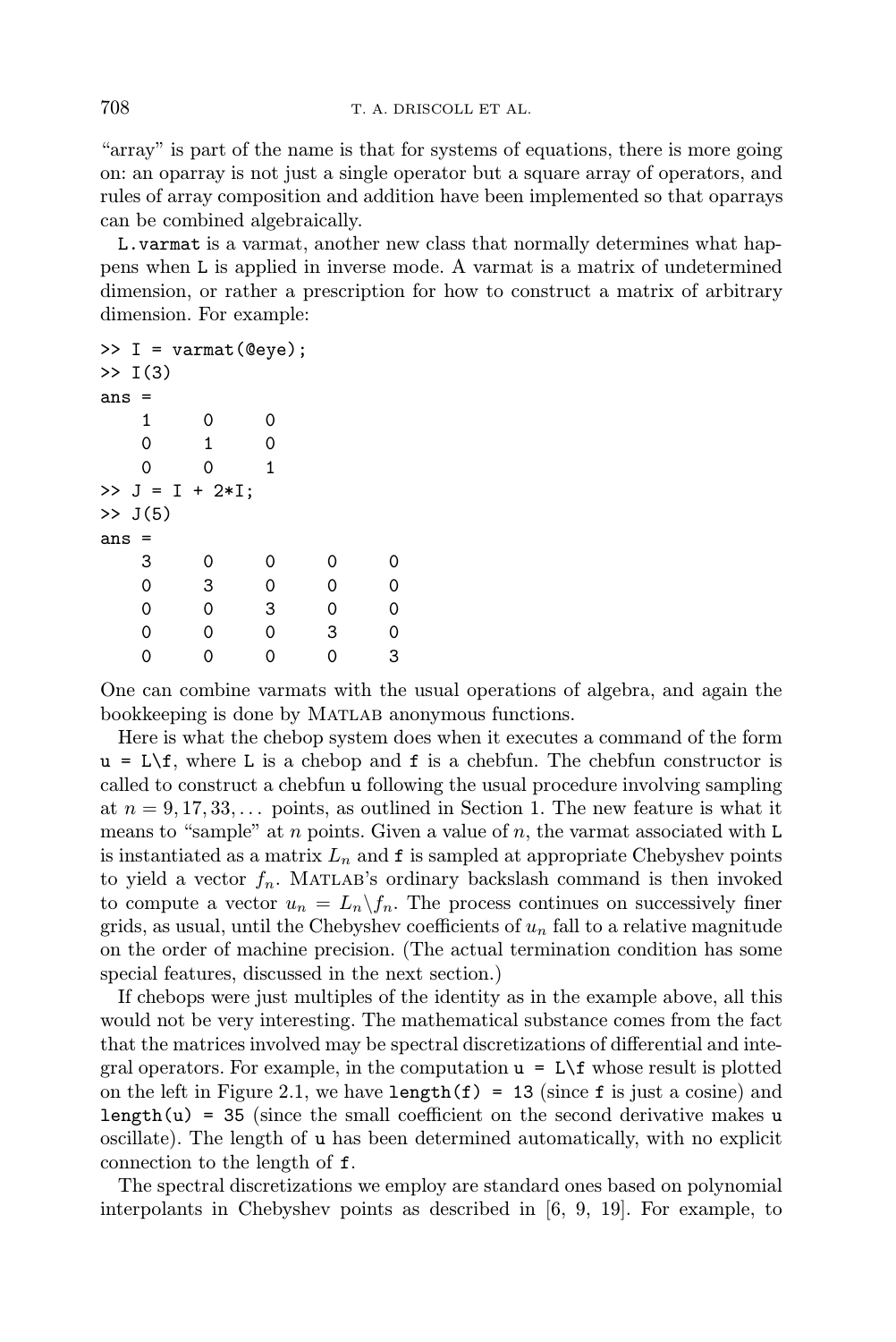differentiate a function spectrally, one interpolates it by a polynomial in Chebyshev points, differentiates the interpolant, and evaluates the result at the same points. This is equivalent to a matrix-vector multiplication, and the process can be inverted (or could be if this were not a singular example) by solving a linear system of equations. The requisite matrix is constructed from standard formulas based on the code cheb of [19]. The precise matrix formulations for the inverse mode inevitably depend on boundary conditions, and it is these that make the matrices nonsingular. Chebop boundary conditions are imposed in standard ways as described in Chapters 7 and 13 of [19] and Chapter 6 of [6]. Each boundary condition at the left end of a domain involves the modification of one of the initial rows of the spectral matrix, and each boundary condition on the right modifies one of the final rows.

For example, here is the second-order spectral differentiation matrix on a grid of 5 points in  $[-1, 1]$ , with no boundary conditions:

```
\gg d = domain(-1,1);
>> D2 = diff(d,2);
>> D2(5)ans =17.0000 -28.4853 18.0000 -11.5147 5.0000
   9.2426 -14.0000 6.0000 -2.0000 0.7574
  -1.0000 4.0000 -6.0000 4.0000 -1.00000.7574 -2.0000 6.0000 -14.0000 9.2426
   5.0000 -11.5147 18.0000 -28.4853 17.0000
```
If we apply Dirichlet boundary conditions, the first and last rows are replaced by corresponding rows of the identity:

```
>> D2.bc = 'dirichlet';
>> D2(5)ans =
  1.0000 0 0 0 0
  9.2426 -14.0000 6.0000 -2.0000 0.7574
  -1.0000 4.0000 -6.0000 4.0000 -1.00000.7574 -2.0000 6.0000 -14.0000 9.2426
     0000 1.0000
```
With Neumann boundary conditions, the first and last rows are replaced by corresponding rows of the first derivative operator:

```
>> D2.bc = 'neumann';
>> D2(5)ans =
  -5.5000 6.8284 -2.0000 1.1716 -0.50009.2426 -14.0000 6.0000 -2.0000 0.7574
  -1.0000 4.0000 -6.0000 4.0000 -1.00000.7574 -2.0000 6.0000 -14.0000 9.2426
   0.5000 -1.1716 2.0000 -6.8284 5.5000
```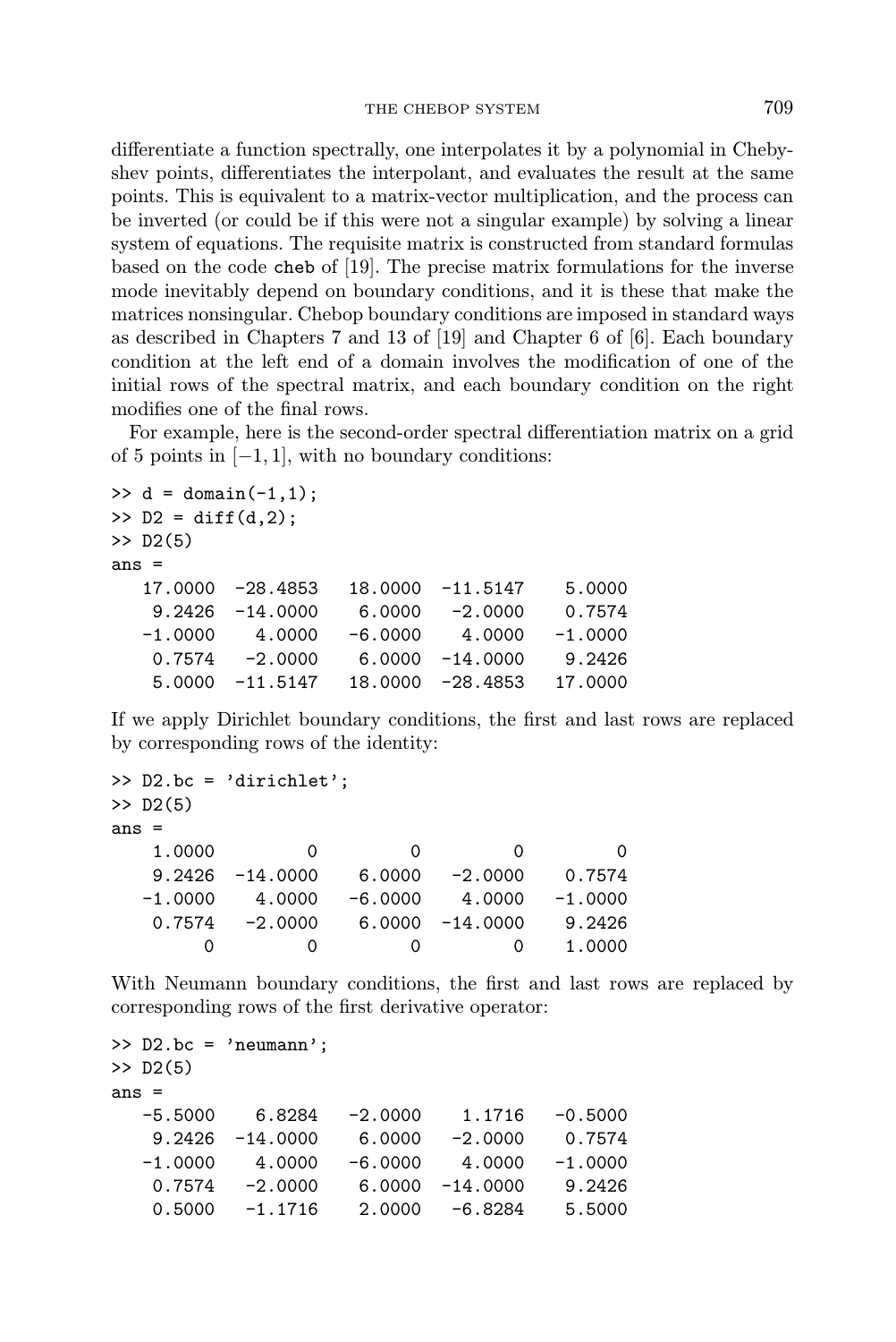# 4 Further details.

We now give more details about some of the features of the chebop system.

Sparse matrices. Where possible, our algorithms make use of MATLAB sparse matrices [10], and in particular, these are the formats produced by the eye and diag operations. For example, the program  $eye.m$  in the  $\texttt{ddomain directory} - i.e.,$ the overloaded eye command that is invoked when the argument is a domain – essentially consists of one line:  $I = \text{chebop}(\text{@spec}, \text{@}(u)u, d)$ . This constructs the chebop I that generates matrices from Matlab's speye command in inverse mode and acts like @(u)u in forward mode.

Piecewise smooth chebfuns. The chebfun system is designed to work with piecewise as well as globally smooth functions. For example, the command  $f =$ chebfun('abs(x)') produces a chebfun on  $[-1, 1]$  with two linear pieces. For the most part, however, the chebop system is not currently able to operate with piecewise smooth chebfuns. An exception is the expm command, which makes it possible in some cases to calculate chebfuns of the form  $\exp(L)*f$  even when f is only piecewise smooth (because the result is smooth even though f is not, and no matrix inverse is involved). Such a calculation is illustrated in Example 5.5 of the next section.

More about boundary conditions. We have mentioned the basic method of imposing boundary conditions in the chebop system: replacement of rows at the beginning and/or end of the matrices defining the chebop by corresponding rows of other matrices. These normally correspond to the identity or a derivative, but arbitrary matrices are allowed. The entries of the right-hand-side vector get adjusted in the same positions according to what boundary values have been specified. When the boundary condition is specified as 'periodic', we find ourselves in the nonstandard situation of solving problems by Chebyshev methods that would normally get a Fourier treatment. For a differential operator of order d, d rows of the matrix are replaced by differences of rows of appropriate spectral differentiation matrices to enforce the conditions  $u^{(\nu)}(a) = u^{(\nu)}(b), 0 \le \nu \le d-1$ , where a and b are the endpoints of the domain.

Accuracy and filtering. When a chebfun is constructed, the aim is always accuracy close to machine epsilon, although safeguards are built into the constructor to minimize the risk of failure of convergence in difficult cases. For chebops, difficult cases are almost universal because of the ill-conditioning associated with spectral discretizations. As the examples in this article show, it is common to lose three or four digits of accuracy in such computations, and this figure can be much worse, for example in the case of a fourth-order operator on a fine grid. Accordingly, a crucial feature of the chebop system is a procedure to weaken the convergence criterion so as to stop when a "noise plateau" appears to be reached. This is achieved through the use of a function called filter.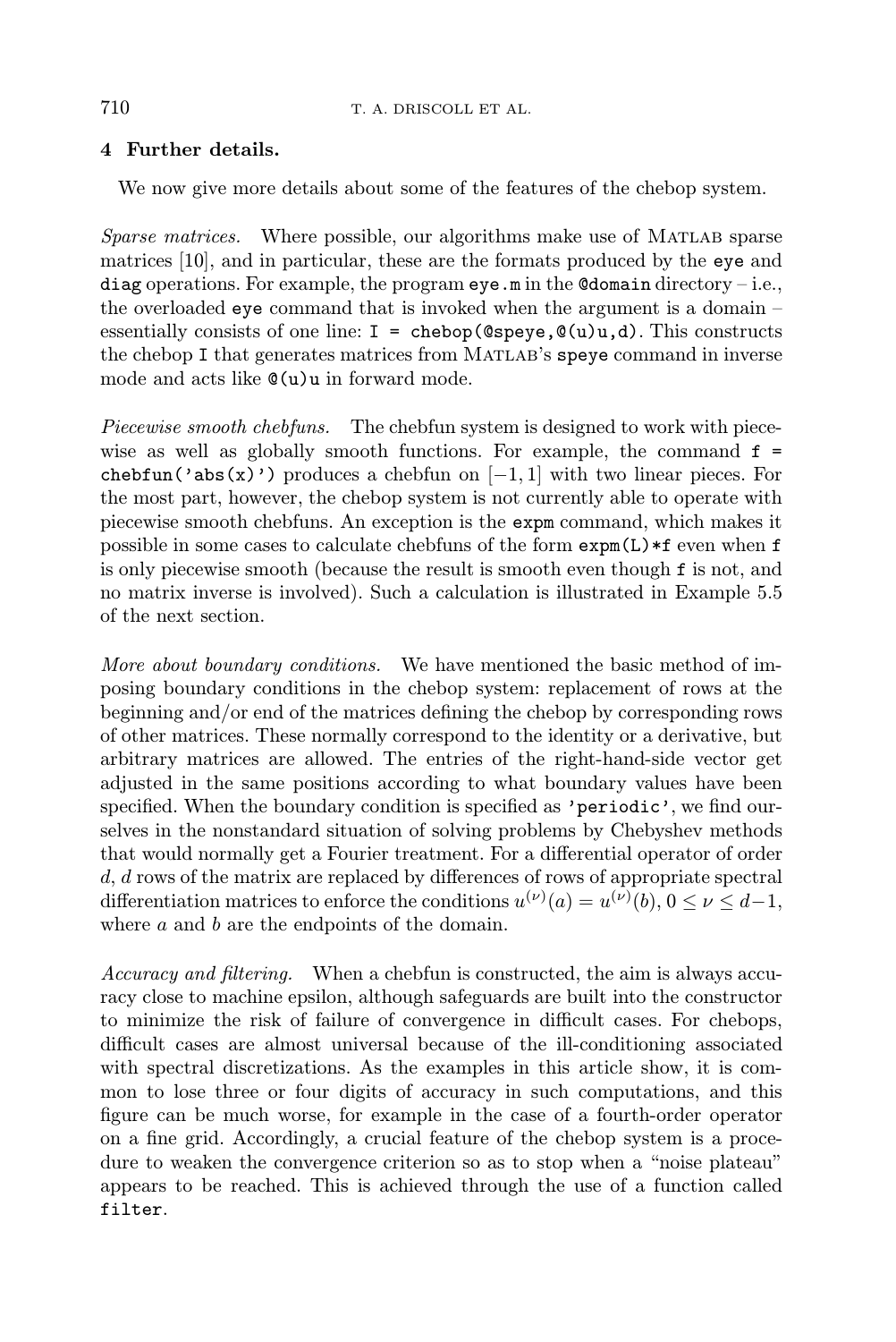Adjustable scaling. Ordinarily in the chebfun and chebop systems, as in IEEE arithmetic, all calculations and convergence criteria are relative: if you multiply a function by  $10^{-100}$ , its chebfun will be multiplied by  $10^{-100}$  too. In particular, when a chebop is constructed, normally the constructor will aim to achieve a precision about 15 orders of magnitude below the scale of the function, or as close to this as the filtering process just described allows. However, there are situations where it is wasteful or impractical to seek so much accuracy. For example, in a Newton iteration for a nonlinear problem, one might at some step add a correction of size  $10^{-10}$  to a function whose accuracy will ultimately be  $10^{-14}$ . In such a case there is no point in trying to resolve the correction to more than four relative digits. Similarly in a time-dependent calculation, if the time discretization is far below machine accuracy, one may wish to loosen the accuracy criterion for the space discretization too. The chebop system provides a field L.scale which can be used to achieve such effects (see Examples 6.1 and 6.2 of Section 6).

Storage of LU factors. A calculation of the form  $u = L \$ f generates matrices  $L_n$ of various dimensions and solves corresponding linear systems of equations using Matlab's backslash command, based on LU factorization. The amount of work involved is  $O(n^3)$  for each matrix, and this becomes a problem if n is larger than in the hundreds. Even for  $n$  in the hundreds, the operation count is a problem in contexts where chebops are to be applied over and over again, for example in time-stepping for solving time-dependent PDEs. To speed up such calculations, the chebop system includes an option whereby, whenever a linear system is to be solved involving a matrix  $L_n$ , a check is made as to whether this matrix has appeared before. If not, its LU factors are computed and stored in a Matlab persistent variable. If so, previously stored LU factors are recalled from storage so that the system can be solved with  $O(n^2)$  work. All this happens invisibly to the user and makes some PDE calculations feasible that would otherwise be very slow. See Example 6.1 of Section 6.

Chebop fields. Section 3 described two of the fields defining a chebop, namely oparray (for forward mode) and varmat (for inverse mode, describing matrices with boundary conditions), and we have also mentioned the field L.scale. In addition there are seven other fields. fundomain is the domain on which the chebop is defined. difforder and numbc keep track of the order of a differential operator and of the number of boundary conditions, respectively; a warning message is printed if one attempts a computation L\f where the two do not match. difforder also stores information needed to implement the mnemonics 'dirichlet', 'neumann', and 'periodic'. lbc and rbc store information related to the left and right boundary conditions. ID stores an identification number to enable the system to know whether a chebop is new or old for the storage and retrieval of LU factors. blocksize stores information related to the solution of systems of equations.

How expm works. If L is a chebop and f is a chebfun, then in most cases  $L*f$  is computed from an operator representation L.oparray and  $L*f$  from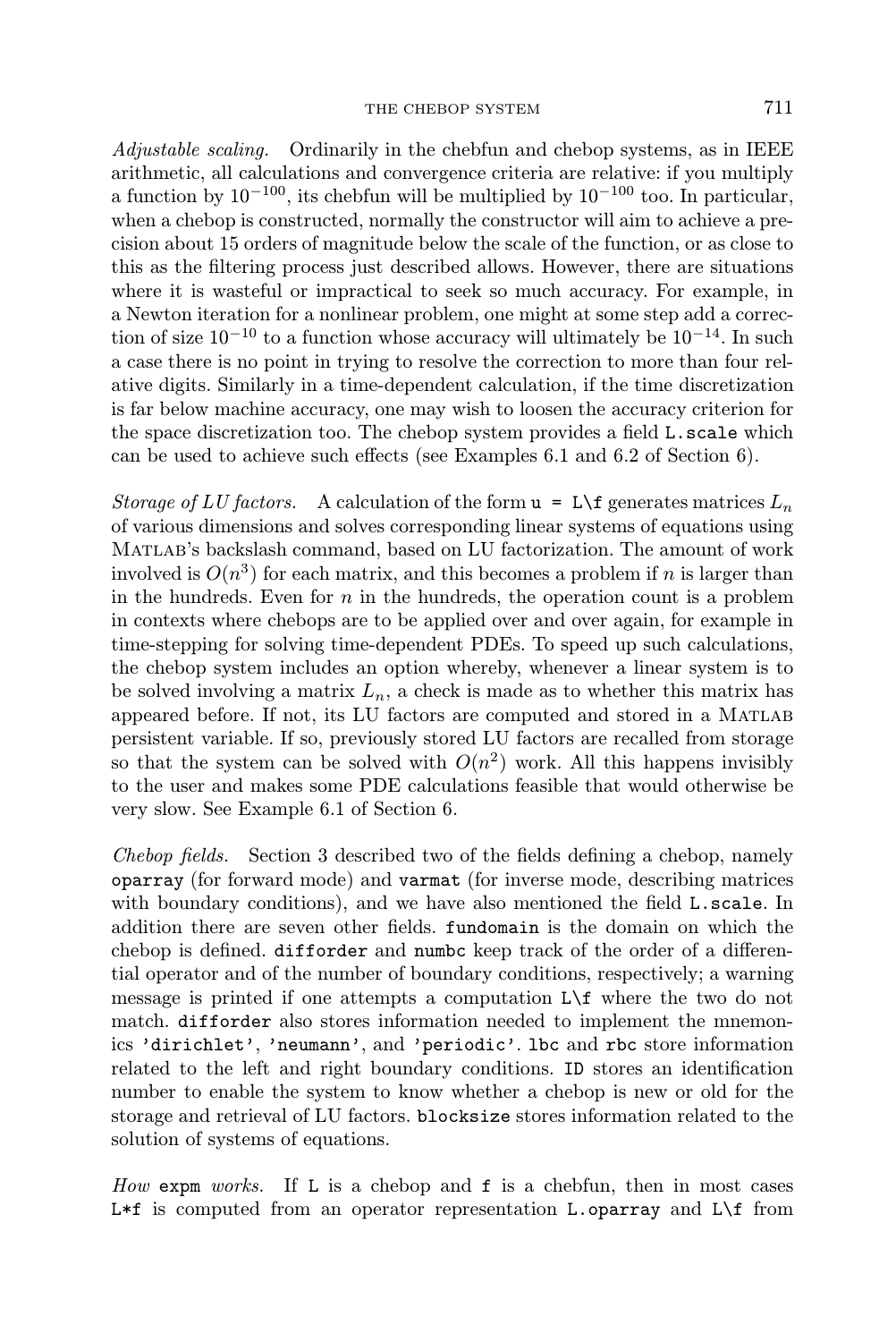a matrix representation L.varmat. However, for some chebops an operator representation is not available, and here both L\*f and L\f are computed from matrices. In particular, this is the situation with expm: both expm(L)\*f and expm(L)\f are computed from matrices constructed from Matlab's expm command.

How eigs works. In MATLAB, eig is the command for dense matrix eigenvalue and generalized eigenvalue problems, where all eigenvalues are computed by the QR algorithm and related methods as in LAPACK [2], and eigs is the command for sparse problems, where a small number of eigenvalues are computed by the implicitly restarted Arnoldi iteration of ARPACK [12]. In the chebop system the functionality required is that of eigs: an operator will generally have infinitely many eigenvalues, and we want to find a finite number of them. The chebop eigenvalue command is accordingly called eigs, but its implementation is actually based on applying Matlab eig to dense matrices, retaining whatever types of boundary conditions have been specified but taking them to be homogeneous.

It is a tricky matter to decide which modes ought to be returned by eigs, and how to use the chebfun constructor to determine when they have been found accurately. Our approach is as follows. As with the standard Matlab eigs, the user may explicitly request any number of eigenvalues of largest or smallest magnitude, or of smallest or largest real part, or those closest to a given complex number  $\lambda_0$ . If the user does not give this information, the function computes eigenvalues of matrices at sizes 33 and 65. If all of the eigenvalues change significantly during this refinement, the one that changes the least is taken to be  $\lambda_0$ . If some eigenvalues change very little, the changes could be largely due to rounding error, so their eigenvectors are analyzed and the eigenvector with the smallest 1-norm of Chebyshev expansion coefficients is used to select  $\lambda_0$ .

Once  $\lambda_0$  is determined, the chebfun constructor is called. It samples a function that finds a discrete eigendecomposition, sorts eigenvectors according to the given eigenvalue criterion, and returns a fixed, randomly selected linear combination of the number of eigenvectors requested by the user. In this way, the constructor adapts to information from all of the eigenfunctions without risking an accidental cancellation that could result from, say, a simple sum of them. Both the automatic selection of  $\lambda_0$  and the convergence criterion work well in many applications, but these methods are undoubtedly susceptible to failure, particularly for highly non-normal operators. As a practical safeguard, eigs exits with an error message if the adaptively selected discretization grows larger than size 1025.

Systems of equations. The chebop system can also solve problems involving  $k > 1$  coupled variables. In such a case the variables are stored not just as chebfuns but as "quasimatrices" whose "columns" are chebfuns. The chebops that operate on such structures have an appropriate  $k \times k$  block form. We shall not give details apart from Example 5.6 below.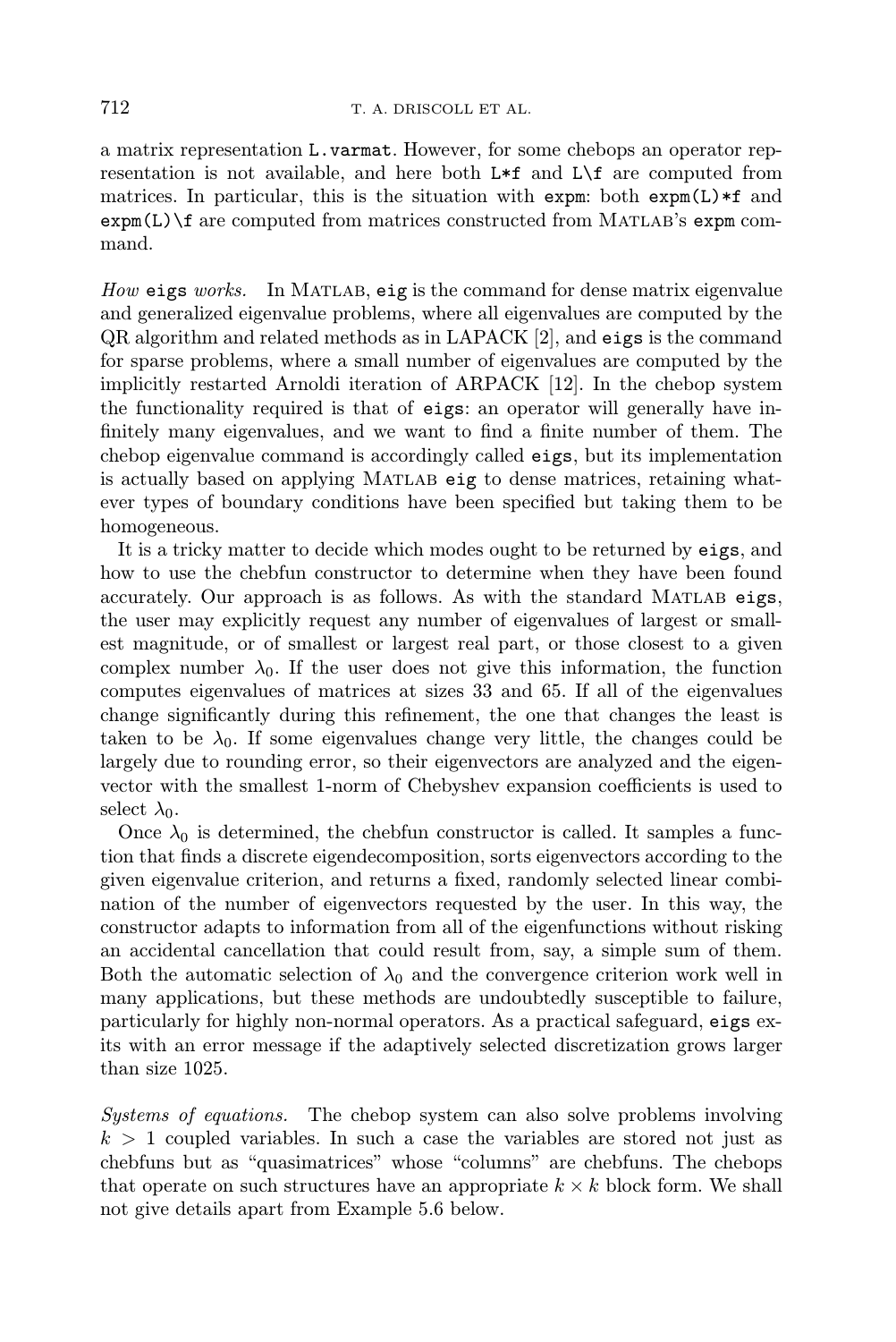### 5 Examples and applications.

In this section we present six further examples of linear ODE calculations, illustrating a number of variations:

- initial-value problems (Examples 5.1, 5.6)
- variable coefficients (Examples 5.2, 5.3, 5.4)
- periodic boundary conditions (Example 5.3)
- eigenvalue and generalized eigenvalue problems (Examples 5.3, 5.4)
- complex variables (Example 5.4)
- fourth-order differentiation (Example 5.4)
- exponentiation of an operator (Example 5.5)
- piecewise smooth functions (Example 5.5)
- systems of equations (Example 5.6).

In each case we report one or more numerical quantities as points of comparison for others who may wish to perform tests on the same problems.

Example 5.1 (Initial-value problem). The first example shows the use of chebops to solve a 2nd-order initial-value problem:

(5.1) 
$$
u'' + \pi^2 u = 0, \quad u(0) = 1, \quad u'(0) = 0.
$$

The following code performs the calculation, producing the chebfun plotted in Figure 5.1, a good approximation to the exact solution  $cos(\pi x)$ .

```
d = domain(0, 40); D = diff(d);
L = D^2 + pi^2;L.1bc(1) = 1; L.1bc(2) = D;u = L\ 0;
```
Notice that the first boundary condition is implicitly taken to be Dirichlet, since the type is not specified, and the second is implicitly taken to have value 0, since the value is not specified. An inspection of the solution reveals  $\text{length}(u) = 119$ and  $u(40) = 1.000000000017879$ .



Figure 5.1: The function  $u(x) = \cos(\pi x)$  computed as the solution to the initial-value problem (5.1). The chebfun has length 119 and the accuracy is about 12 digits.

Example 5.2 (Bessel equation). Next we consider a boundary-value problem for the Bessel equation,

(5.2) 
$$
x^2u'' + xu' + (x^2 - \nu^2)u = 0
$$
,  $x \in [0, 60]$ ,  $x(0) = 0$ ,  $x(60) = 1$ ,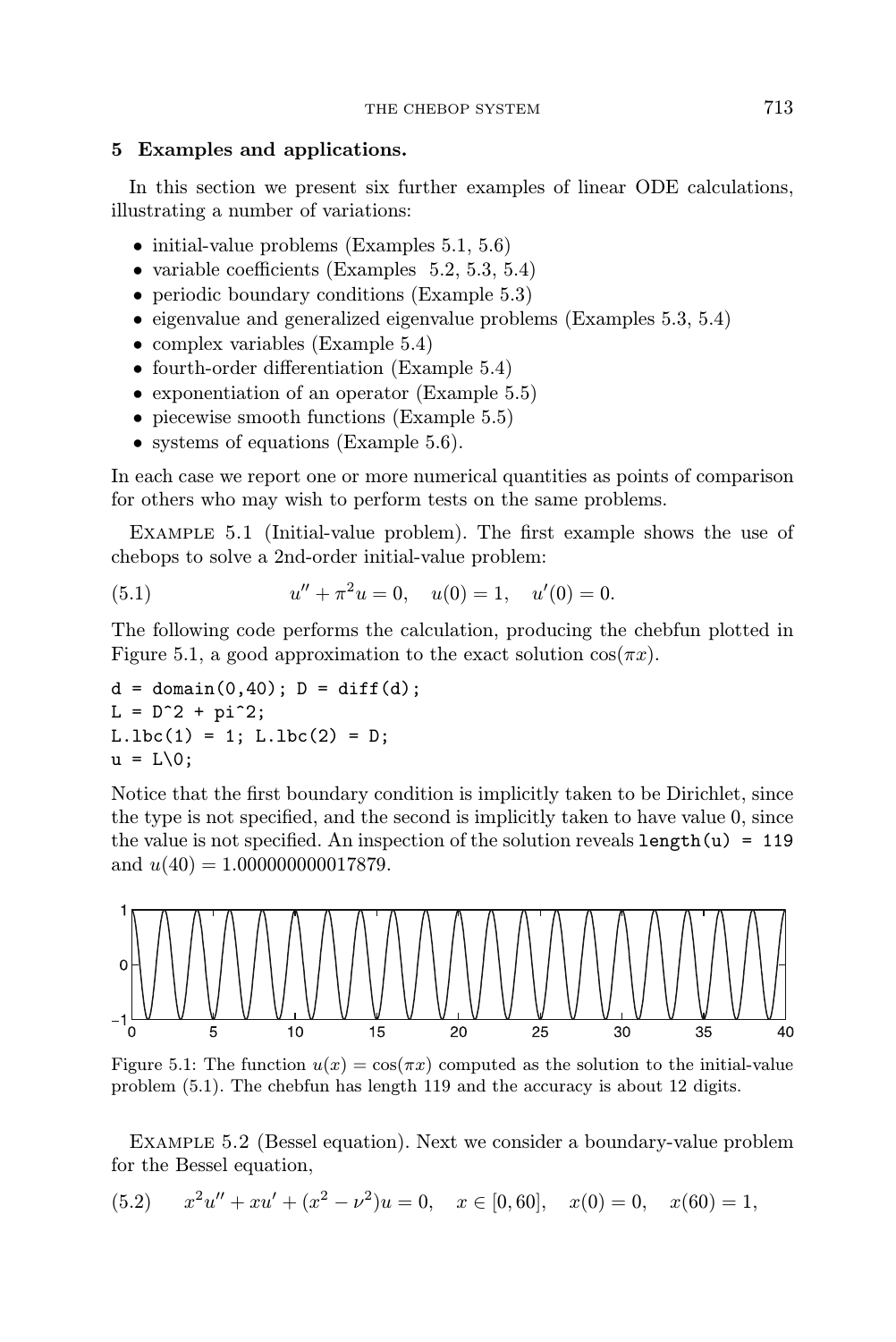with  $\nu = 1$ . The solution is a multiple of the Bessel function  $J_1(x)$ , namely  $u(x) = J_1(x)/J_1(60)$ . The left side of Figure 5.2 shows the solution computed with the following code:

 $[d, x] = domain(0, 60);$  $I = eye(d); D = diff(d); X = diag(x);$  $L = X^2 * D^2 + X * D + (X^2 - I);$  $L.1bc = 0; L.rbc = 1;$  $u = L\ 0;$ 



Figure 5.2: On the left, solution to the Bessel boundary-value problem (5.2) for  $\nu = 1$ , with length 77. On the right, the same with the left boundary moved from  $x = 0$  to  $x=10$ .

We can further examine the solution with these commands:

```
>> exact = chebfun('besselj(1,x)',d)/besselj(1,60);
>> error = norm(u-exact,inf)
   error = 8.929810672665855e-12
\Rightarrow tv = norm(diff(u),1)
   tv = 150.4756276607209
```
The first shows that the overall accuracy is about 11 digits. The second reports the total variation of the solution.

The right side of Figure 5.2 shows the result of a repetition of the same computation, but now with the left-hand boundary point moved from  $x = 0$  to  $x = 10$ . As a result of this change, the solution is now a linear combination of  $J_1(x)$  and  $Y_1(x)$ , the Neumann function of the same order. (Of course the chebop system does not know anything about Bessel and Neumann functions; it just computes solutions numerically.) The computed total variation changes to 154.2015444041971.

Example 5.3 (Mathieu equation). Our third example is an eigenvalue problem with periodic boundary conditions, the Mathieu equation:

(5.3)  $Lu = \lambda u, \quad Lu = -u'' + 2q \cos(2x)u, \quad u \in [-\pi, \pi],$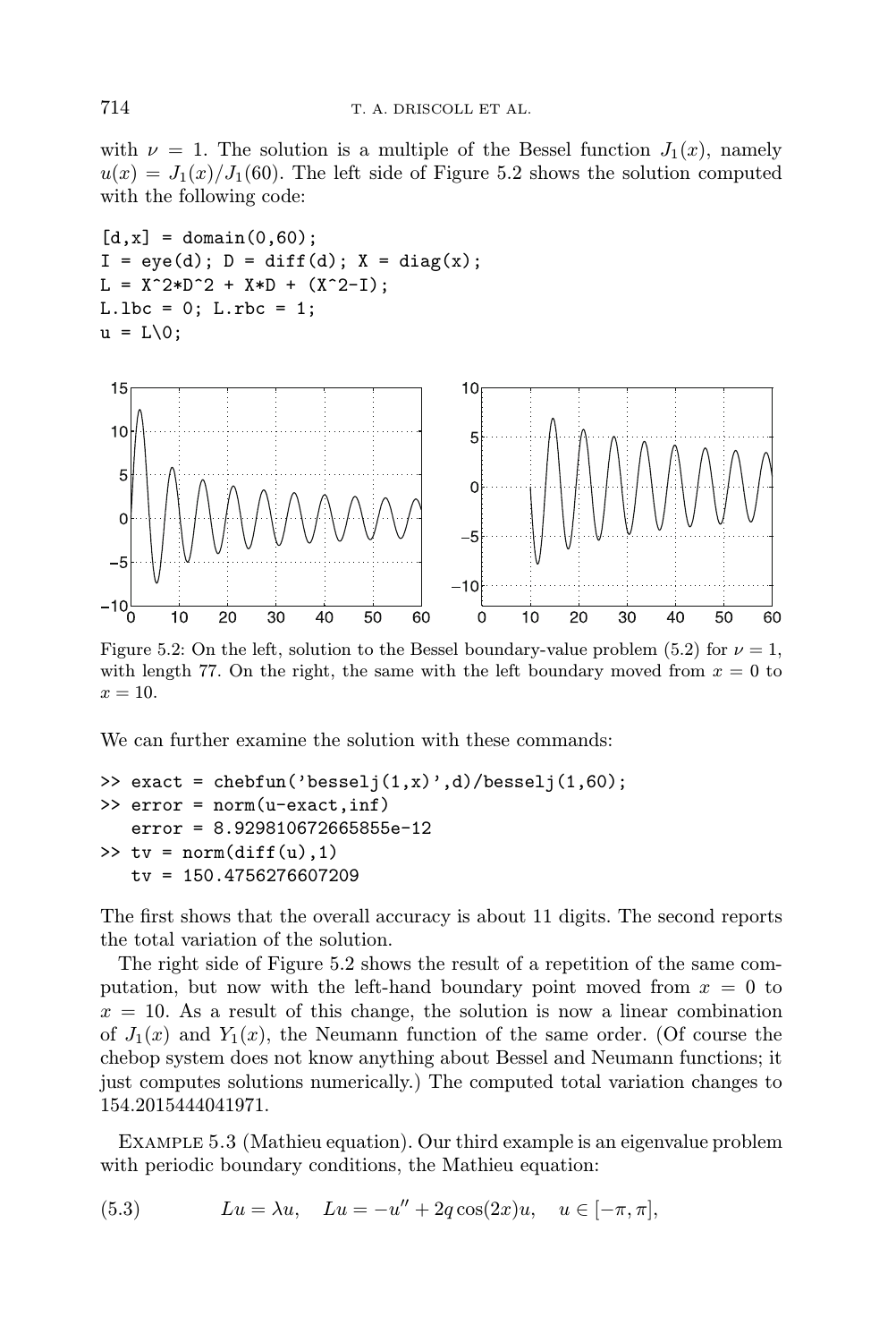where  $q$  is a real parameter. A chebop code looks like this:

```
q = 10;[d, x] = domain(-pi, pi);L = -diff(d, 2) + 2*q*diag(cos(2*x));eigs(L & 'periodic')
```
This program produces the following values of the first six eigenvalues, which match values reported on pp. 748–749 of [1]. A check in Mathematica shows that all but the last three digits are correct in each case.

| -13.936979956658631 | -13.936552479250203 | -2.399142400035606 |
|---------------------|---------------------|--------------------|
| -2.382158235956632  | 7.717369849779567   | 7.986069144681781  |

Example 5.4 (Orr–Sommerfeld operator). The fourth example is an Orr– Sommerfeld eigenvalue problem. This is a generalized eigenvalue problem of fourth order involving complex variables and two parameters  $R$ , the Reynolds number, and  $\alpha$ , a wave number:

(5.4) 
$$
Au = \lambda Bu, \quad B = (D^2 - \alpha^2 I), \quad A = B^2/R - i\alpha(2 + (1 - x^2)B).
$$

The domain is  $[-1, 1]$  and the boundary conditions are  $u(-1) = u'(-1) = u(1) =$  $u'(1) = 0$ . This problem is associated with the eigenvalue instability of plane Poiseuille fluid flow, and in the code below, R and  $\alpha$  are set to their critical values  $R = 5772.22$  and  $\alpha = 1.02056$ , first determined by Orszag in 1971 [15].

```
[d, x] = domain(-1, 1);I = eye(d); D = diff(d);R = 5772.22; alpha = 1.02056;
B = D^2 - alpha^2;A = B^2/R - 1i * alpha * (2 + diag(1 - x.^2) * B);A.1bc(1) = I; A.1bc(2) = D;A.rbc(1) = I; A.rbc(2) = D;
e = eigS(A,B,50,'LR');
```


Figure 5.3: Eigenvalues of Orr–Sommerfeld operator  $(5.4)$  with critical parameters R and  $\alpha$ . The seven dots on the lower-right branch each correspond to two eigenvalues very close to one another.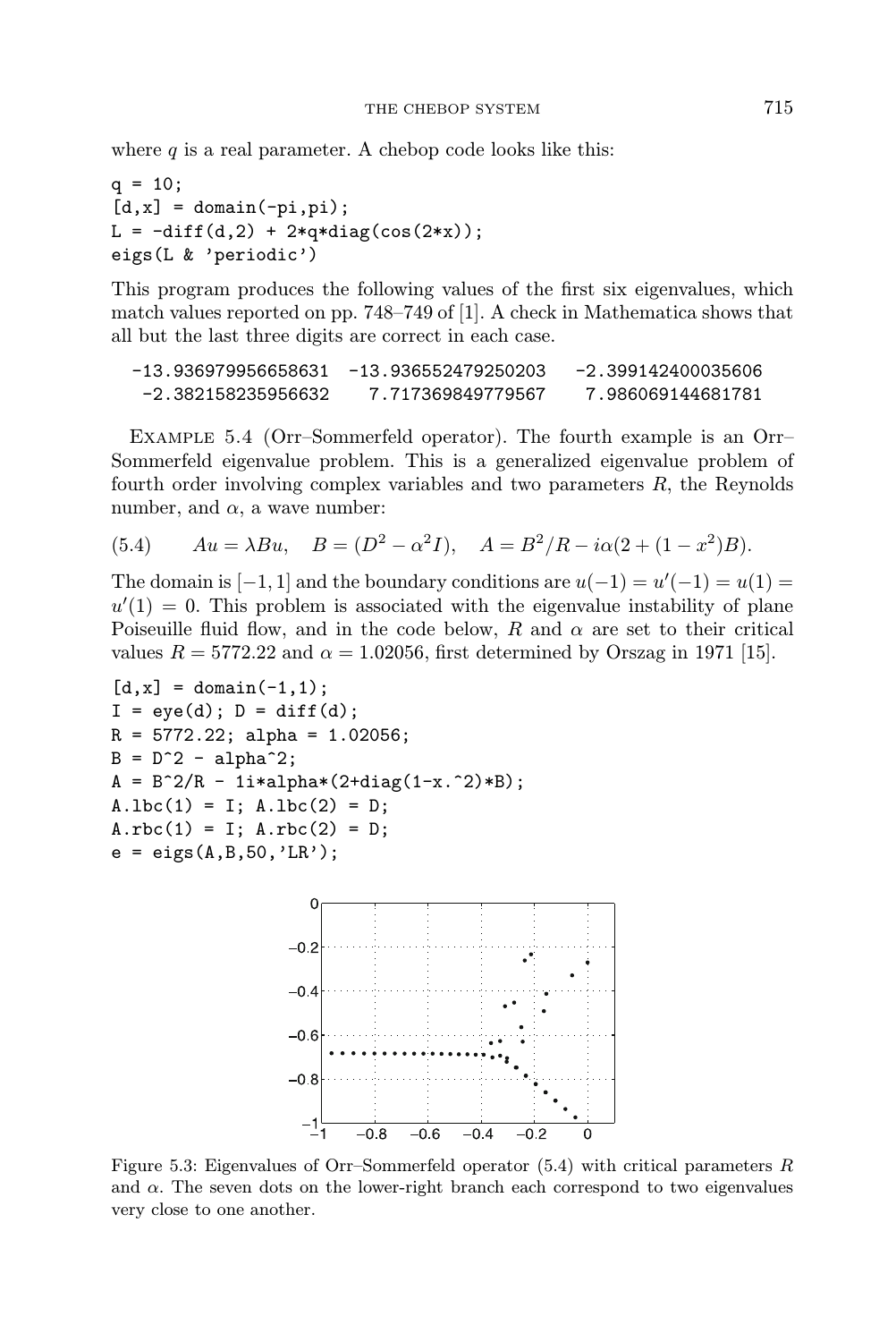The computed eigenvalues are plotted in Figure 5.3. The choices of parameters are such that, to six or more digits, the rightmost eigenvalue in the complex plane should have real part equal to zero. This expectation is met nicely by the numerical value of that eigenvalue, 0.0000000505 − 0.2694296366*i*.

Example 5.5 (Heat and advection-diffusion equations). Our fifth example shows the exponentiation of an operator, in this case the second derivative operator on the interval  $[-4, 2]$  with boundary conditions  $u(-4) = u(2) = 0$ . If L is this operator and f is a function defined on  $[-4, 2]$ , then the solution to the heat equation

$$
(5.5) \qquad u_t = u_{xx}, \quad x \in [-4, 2], \quad u(x, 0) = f(x), \quad u(-4, t) = u(2, t) = 0
$$

at time  $t > 0$  is given by

$$
(5.6) \t\t u(t) = e^{tL}f.
$$

(Properly speaking, the notation  $e^{tL}$  refers to a semigroup with generator L, but we will not concern ourselves with a rigorous formulation.) In the following code, the initial function is taken as a hat function, represented in the chebfun system through the piecewise smooth feature [16].

```
[d, x] = domain(-4, 2);L = diff(d, 2); f = max(0, 1 - abs(x));hold off, plot(f), hold on
for t = .1: .1: .5expLt = expm(t*L & 'dirichlet');
  v = expLt*f;plot(v)
end
```
The left side of Figure 5.4 shows a successful computation; the maximum value at the end is  $0.368610340795447$ . For any  $t > 0$ , the solution is smooth and in principle this construction will work, but for very small  $t$  the length of the chebfun will be large and the computation based on exponentials of matrices very slow. Experiments show that the lengths of the solution chebfuns for  $t =$  $10^{-1}$ ,  $10^{-2}$ ,  $10^{-3}$ ,  $10^{-4}$  are 68, 157, 291, 751.

The right side of Figure 5.4 shows the effect of adding an advection term to the equation, specifically, replacing  $L = diff(d,2)$  by  $L = diff(d,2)$  + 20\*diff(d). Now the maximum value at the end is 0.165845979585510.

EXAMPLE 5.6 (A system of equations). Consider two masses  $m$  with rest positions  $x_1$  and  $x_2$  coupled together by a spring of constant k, with the first mass coupled to a wall by another spring of the same constant. If friction terms of constant c are included, the free motions  $x_1(t)$ ,  $x_2(t)$  are governed by the equations

$$
(5.7) \qquad mx_1'' + cx_1' + 2kx_1 - kx_2 = 0, \quad mx_2'' + cx_2' + kx_2 - kx_1 = 0.
$$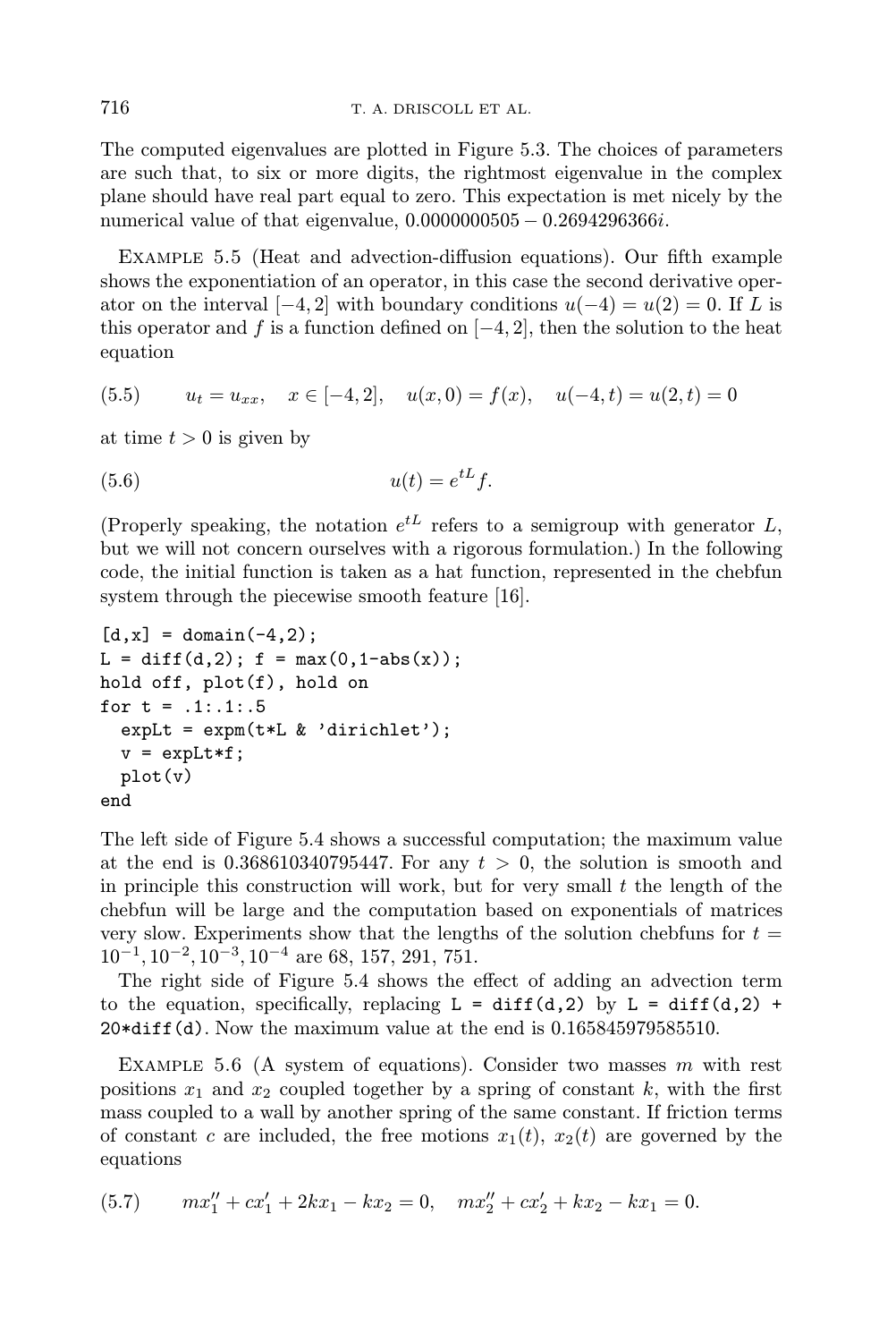

Figure 5.4: On the left, solution to the time-dependent PDE (5.5) at  $t = 0, 0.1, \ldots, 0.5$ computed by the operator exponential expm. On the right, the same except with an advection term  $20u_x$  added to the equation. Note: although expm can work with non-smooth inputs like these when the output is smooth, most chebop operations are restricted at present to globally smooth chebfuns.

We choose to solve this equation as an initial value problem on the time interval  $0 \le t \le 20$  with initial conditions

(5.8) 
$$
x_1(0) = -1, \quad x_2(0) = 1, \quad x'_1(0) = x'_2(0) = 0.
$$

This problem has the form of a  $2 \times 2$  system: a block  $2 \times 2$  second-order operator times a block  $2\times1$  vector of unknown functions  $x_1(t)$  and  $x_2(t)$  equals a block  $2\times1$ vector of zero functions. As the code below shows, in the chebop system one sets up the problem in just this form, apart from one alteration: for implementation reasons the  $2 \times 1$  vectors are actually stored as quasimatrices, which one would normally think of as corresponding to shape  $1 \times 2$  rather than  $2 \times 1$ . Note that the boundary conditions, all at the initial point  $t = 0$ , are also expressed in terms of block operators. With Z defined as a zero operator, the chebops [I Z] and [Z I] apply to the values of first and second variables of the system, and similarly, [D Z] and [Z D] apply to  $x'_1$  and  $x'_2$ . The plot is shown in Figure 5.5. The computed energy of the system at  $t = 20$  is 0.024320893389668.

```
[d, t] = domain(0, 20);D = diff(d); I = eye(d); Z = zeros(d);m = 1; k = 4; c = 0.3;
A = [\mbox{m} * \mbox{D}^2 + \mbox{c} * \mbox{D} + 2 * \mbox{k} * \mbox{I} - \mbox{k} * \mbox{I}; - \mbox{k} * \mbox{I} \mbox{m} * \mbox{D}^2 + \mbox{c} * \mbox{D} + \mbox{k} * \mbox{I}];A.lbc(1) = \{[I \; Z], -1\}; % pull x1 left
A.lbc(2) = {Z I}, 1}; % pull x2 right
A.1bc(3) = [D Z]; % x1 at rest
A.1bc(4) = [Z D]; % x2 at rest
u = A \[0*t 0*t];
x1 = x(:,1); x2 = x(:,2);energy = m*(diff(x1) .^2+diff(x2) .^2)/2 + k*(x1.^2+(x2-x1).^2)/2;energybound = sqrt(energy/k);plot(u), hold on, plot(energybound)
```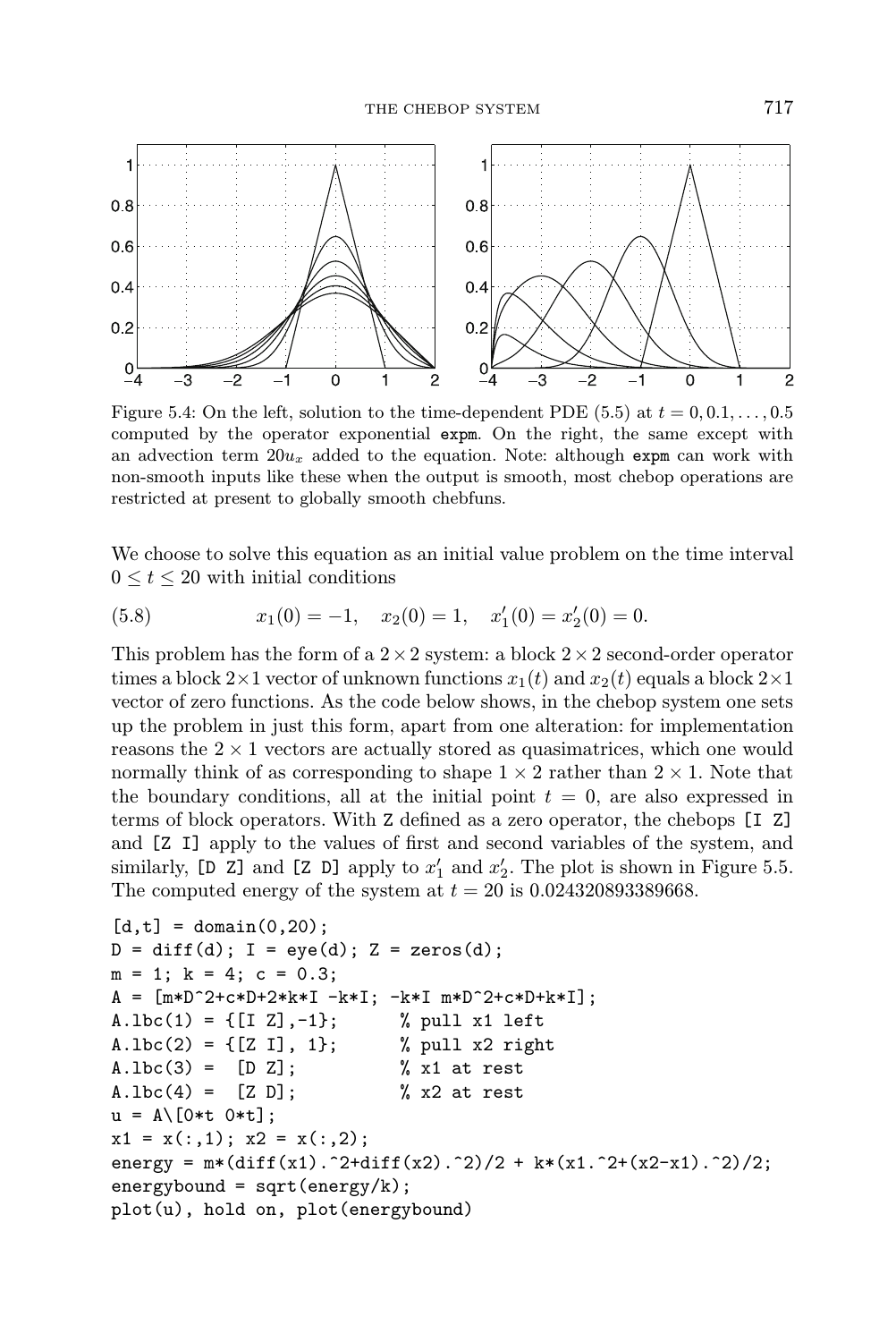

Figure 5.5: Solution of the coupled mass-spring system (5.7)–(5.8). The thin solid and dashed curves show the positions of the two masses as functions of time  $t$ , and the thick solid curve represents a pointwise upper bound derived from consideration of potential and kinetic energy. Note that the energy bound is flat at points of maximum amplitude, since the velocity is zero there and thus there is no damping.

### 6 Nonlinear problems and PDEs.

The previous sections have explored numerical methods and software for basic problems related to linear ordinary differential equations. As mentioned earlier, these tools provide a foundation for more complicated computations involving nonlinearity and/or partial differential equations. This is a large and open-ended area, and we illustrate just a few of the possibilities by presenting two examples involving first the solution of a nonlinear time-dependent PDE by time-stepping, then the solution of a nonlinear ODE by Newton iteration.

EXAMPLE 6.1 (Nonlinear Schrödinger equation). The cubic nonlinear Schrödinger equation

(6.1) 
$$
u_t = \frac{i}{2}u_{xx} + i|u|^2 u = Lu + G(u)
$$

admits on  $-\infty < x < \infty$  the soliton solution  $4e^{i(2x+6t)} \text{sech}(4(x-2t))$ , a complex pulse traveling at speed 2. We solve this equation on the finite interval  $[-4, 4]$ with homogeneous Dirichlet boundary values by using chebops for the space discretization and standard ODE formulas for the time discretization. Since the time discretization is of a low order, the overall accuracy will be less than machine precision. We accordingly weaken the chebop accuracy condition about eight orders of magnitude by specifying A.scale = 1e8, though the ultimate effect of this adjustment proves to be a reduction in computing time by only about 30%.

The computation begins by setting up the domain, the operators  $L$  and  $G$ , and the initial condition:

$$
[d, x] = \text{domain}(-4, 4);
$$
  
\nL = 0.5i \* diff(d, 2);  
\nG = @(u) 1i \* u. \* (u. \* conj(u));  
\nu = 4\*exp(2i \* x). \* sech(4\*x); u = u-u(4);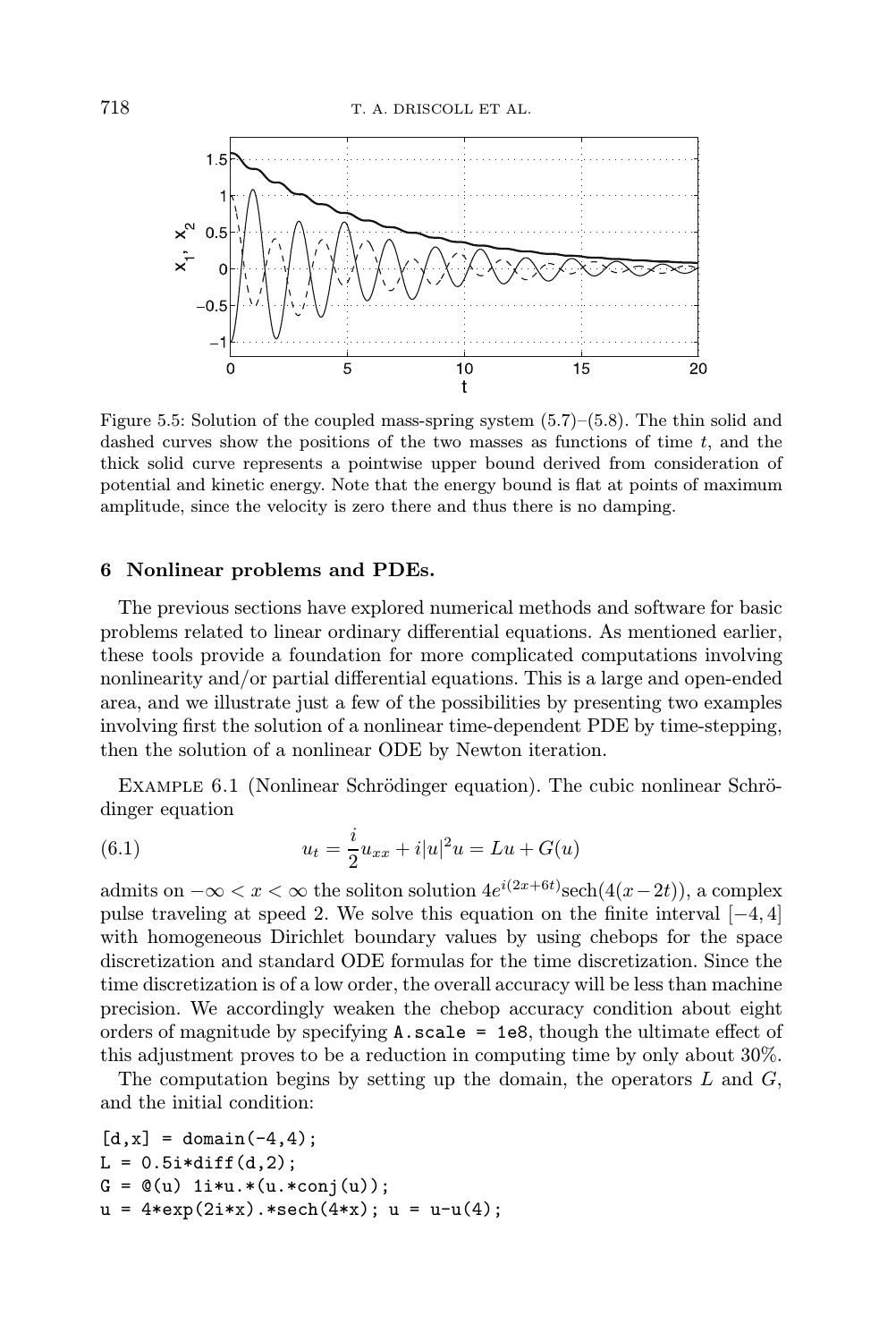Next we initiate the time-stepping with two steps of a first-order method: backward Euler on the linear term and forward Euler on the nonlinear term.

```
tmax = 6; dt = 0.01;
A = (1-dt*L) & 'dirichlet'; A-scale = 1e8;Gu = zeros(d, 1);for n = 1:2Gu(:,n) = G(u(:,n));f = u(:,n) + dt * Gu(:,n);u(:,n+1) = A\f;
end
```
There are now enough data levels present to start up a higher-order time-stepping scheme. Our choice is the implicit/explicit formula

$$
(6.2)\quad \frac{3}{2}u_{n+1} - 2u_n + \frac{1}{2}u_{n-1} = \Delta t \left(Lu_{n+1} + \frac{8}{3}G(u_n) - \frac{7}{3}G(u_{n-1}) + \frac{2}{3}G(u_{n-2})\right),
$$

a combination of the second-order backward difference formula for L and the third-order Adams–Bashforth formula for G, chosen for its stability on a part of the imaginary axis. For each new time level, (6.2) together with the Dirichlet boundary conditions defines a linear boundary-value problem for the unknown  $u_{n+1}$ .

```
A = (1.5-dt*L) & 'dirichlet'; A.scale = 1e8;
for n = 3:tmax/dt
  Gu(:,3) = G(u(:,n));f = u(:,n-1:n)*(-0.5;2] + Gu*((2;-7;8)*dt/3);u(:, n+1) = A \;
  Gu(:,1) = Gu(:,2); Gu(:,2) = Gu(:,3);end
```
In this application, since the time step is fixed, the linear operator defining the boundary-value problem never changes. This is a great advantage, for it means that the LU factors of discrete instances of the operator are computed just once and retrieved from memory thereafter, all invisibly to the user, as described in Section 4.

The following lines produce the plot shown in Figure 6.1.

```
xx = \text{linspace}(d,120); tt = dt * (0:8:400); uu = u(xx,1:8:401);
waterfall(xx,tt,abs(uu)')
```
Example 6.2 (Tracy–Widom distribution for random matrices). Our final example stems from a problem arising in random matrix theory. Mathematically, the main computation involves a nonlinear ODE boundary-value problem with boundary conditions derived from truncating an infinite domain.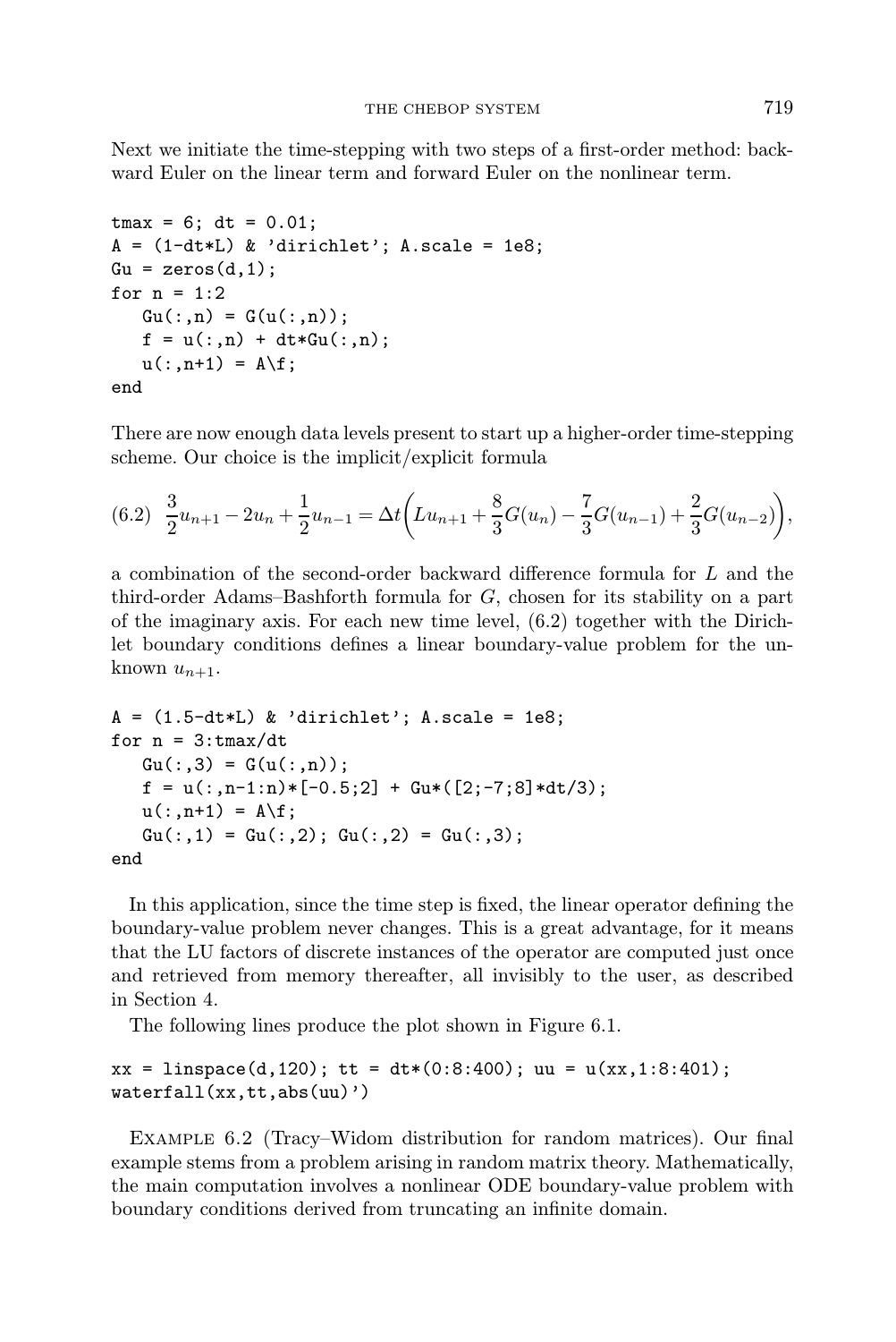

Figure 6.1: Solution of the cubic Schrödinger equation  $(6.1)$  by chebop discretization in  $x$  and finite differencing in  $t$ .

The boundary-value problem concerns the Hastings–McLeod connecting orbit of the Painlevé II equation,

$$
u''(x) = 2u(x)^3 + xu(x),
$$
  
\n
$$
u(x) = \sqrt{-x/2} \left( 1 + \frac{1}{8} x^{-3} - \frac{73}{128} x^{-6} + \frac{10657}{1024} x^{-9} + O(x^{-12}) \right) \quad (x \to -\infty),
$$
  
\n
$$
u(x) \sim \text{Ai}(x) \quad (x \to \infty).
$$

We solve this by a Newton iteration using a function newton that also works for finite dimensional systems:

```
function x = newton(f, df, x, tol)while true
   dx = -(df(x) \ f(x));x = x + dx;
   if norm(dx) \leq tol, break; end
end
```
We solve the problem with the code

```
function u = hml
[d, x] = domain(-30, 8);D = diff(d);function f = \text{residual}(u)f = D^2*u - (2*u.^3 + x.*u);end
```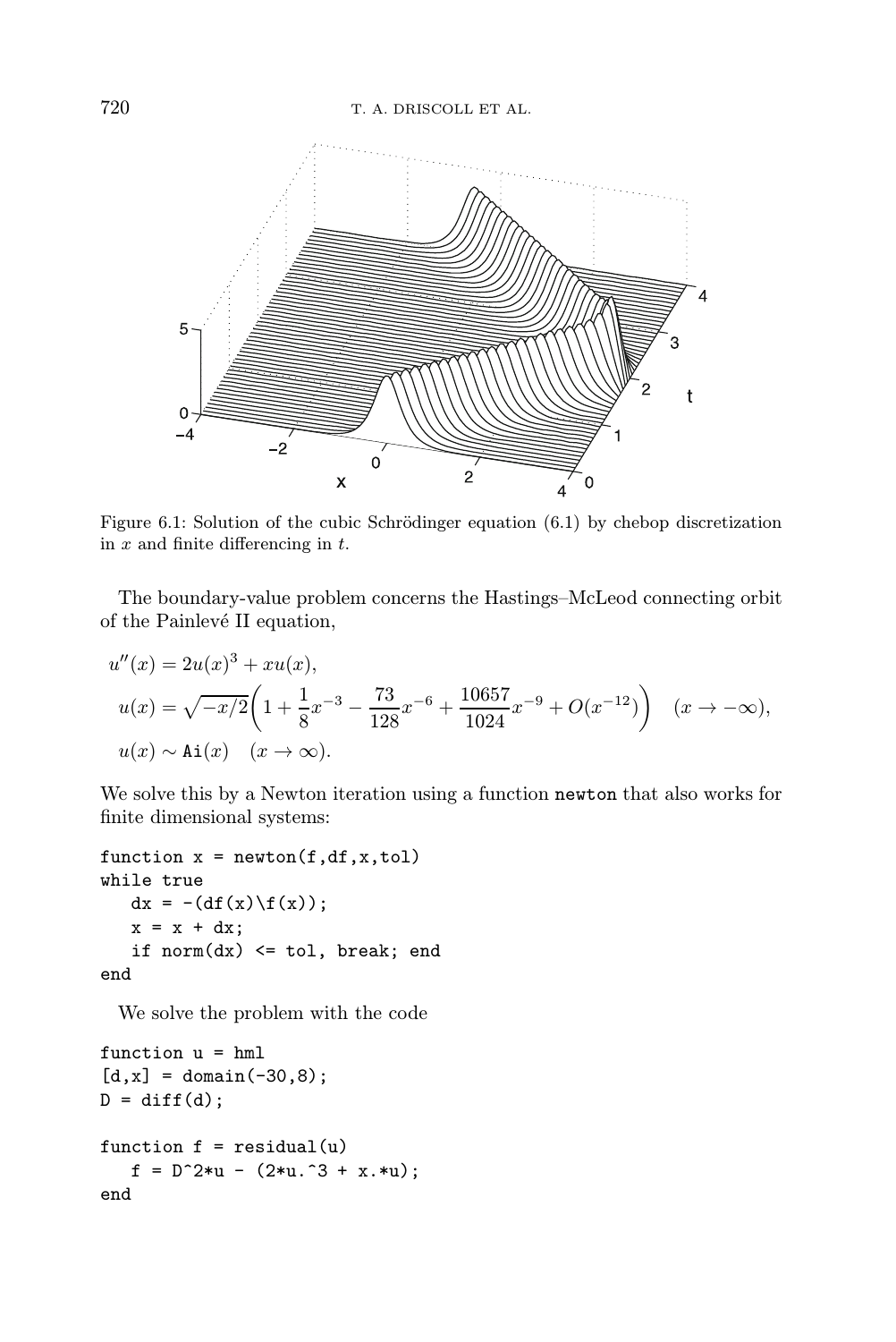```
function J = jacobian(u)J = D^2 - diag(6*u.^2 + x) & 'dirichlet';
   J.scale = norm(u);end
lbc = \mathcal{O}(s) sqrt(-s/2)*(1+1/(8*s^3)-73/(128*s^6)+10657/(1024*s^9));rbc = \mathbb{Q}(s) airy(s);
u0 = \text{chebfun}([1bc(d(1)), \text{rbc}(d(2))], d);u = newton(@residual,@jacobian,u0,1e-14);
end
```
The truncation of the infinite domain to the finite interval [−30, 8] turns out to be accurate to an absolute error of about  $10^{-14}$ . The initial guess u0 is just the linear function satisfying the boundary conditions, so the Newton corrections only have to satisfy a homogeneous form of them. As noted in Section 4, it is important to construct the chebfuns for the Newton corrections with an accuracy relative to the scale of the iterates. This is achieved by including the line J.scale = norm(u) in the definition of the Jacobian. Eight iterations are sufficient to converge to a correction size below the required tolerance of  $10^{-14}$ , taking about 1 second on a workstation. The solution is correct to about 13 digits, which is considerably more accurate than the solution calculated by Dieng [8] using MATLAB's bvp4c with a far more sophisticated initial iterate.

Once the boundary-value problem is solved, the chebfun system can easily post-process u to yield the Tracy–Widom distribution  $F_2(s)$  of random matrix theory. This gives, in the large matrix limit, the probability that the rescaled maximum eigenvalue of the Gaussian unitary ensemble is below  $s$  [18]:

$$
F_2(s) = \exp\Big(-\int_s^\infty \int_\xi^\infty u(\eta)^2 d\eta d\xi\Big).
$$

 $\Rightarrow$  v = sum(u.^2)-cumsum(u.^2);  $\Rightarrow$  F2 = exp(cumsum(v)-sum(v));

The mean value  $\int s dF_2(s)$  can now be calculated by

```
\Rightarrow [d,s] = domain(F2.ends);
>> sum(s.*diff(F2))
ans = -1.77108680741657
```
and this result is correct to 12 digits. For information on this problem, see [5].

### 7 Discussion.

The algorithms and software system we have described are extraordinarily convenient, at least in their basic setting of linear problems with smooth solutions. They give users interactive access to one of the most powerful technologies for high-accuracy solutions of differential equations, namely spectral collocation. On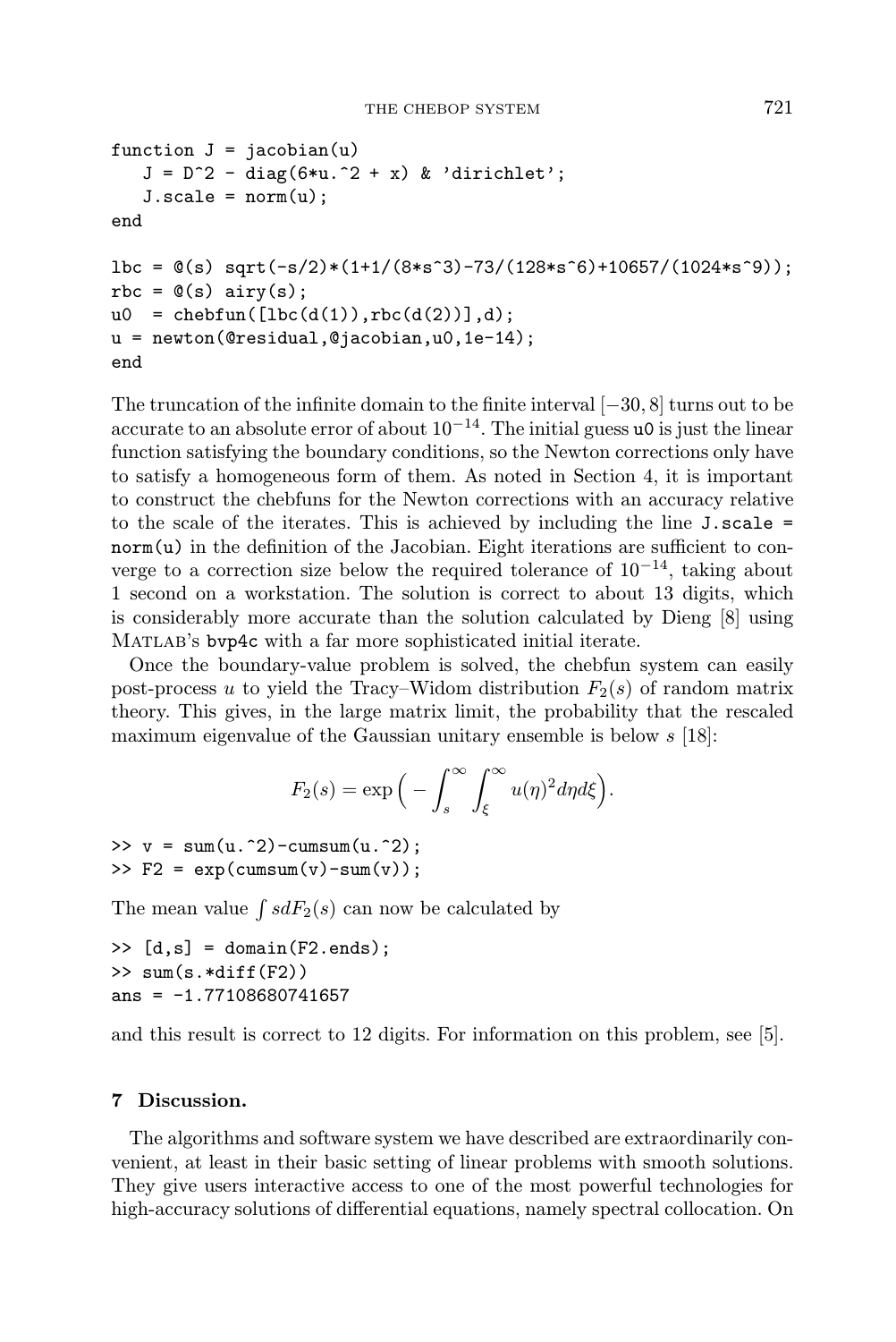the other hand, one must be aware that as a rule, these methods come without mathematical guarantees. The algorithms described in this article often converge to the correct solutions as the grid is refined, but this need not happen always, and so far as we know, there is no theory that readily identifies the dangerous cases.

Quite different from this convergence issue is the matter of loss of digits in spectral methods related to ill-conditioning of the associated matrices. A strategy for avoiding this problem, put forward by Greengard in 1991, is to take the highest order derivative of a variable as the basic unknown [7, 11, 13, 14]. For example, in a second-order differential equation involving the variable  $u$ , one can regard  $v = u''$  as the unknown and reformulate the differential equation in integral form. This is a powerful idea, and in the chebop system such computations can be carried out with the use of the cumsum operator. Examples will be considered in another publication.

The methods we have described are automatic but not adaptive. By this we mean that grids are refined automatically to achieve a certain accuracy, but the refinement is global. There are applications where one would wish for local adaptivity, and we hope to investigate extensions of this kind in the future, making use for example of the ideas of [17]. The current state of the art in adaptive spectral methods, however, is not very advanced. Adaptivity has been carried much further for finite difference and finite element methods, but these are usually of lower accuracy.

A fundamental limitation of the chebfun and chebop systems is that they work in one dimension. Of course, many problems in computational science are formulated in two or three dimensions, and we are well aware that it would extend the impact of our systems enormously if they could be extended to such settings. This is a major challenge for the future.

Finally we mention a fundamental algorithmic and conceptual question. Following the custom in the field of spectral methods, the algorithms we have described are based on square matrices. However, one might argue that since differentiation lowers the degree of a polynomial, a spectral differentiation matrix should have more columns than rows, and a spectral integration matrix should have more rows than columns. This way of thinking opens up a path towards making integration and differentiation more truly inverses of one another, and the matter is more than philosophical because of the crucial matter of boundary conditions and how they can be effectively imposed at the discrete level. We think it is possible that a system like the one we have described should best be realized via rectangular matrices, and we plan to investigate this idea in the future.

Chebfuns and chebops are freely available, together with users guides and other materials, at http://www.comlab.ox.ac.uk/chebfun.

# Acknowledgements.

The chebop system was developed in the first half of 2008 during an exciting period of intense discussion and code development at Oxford with our chebfun